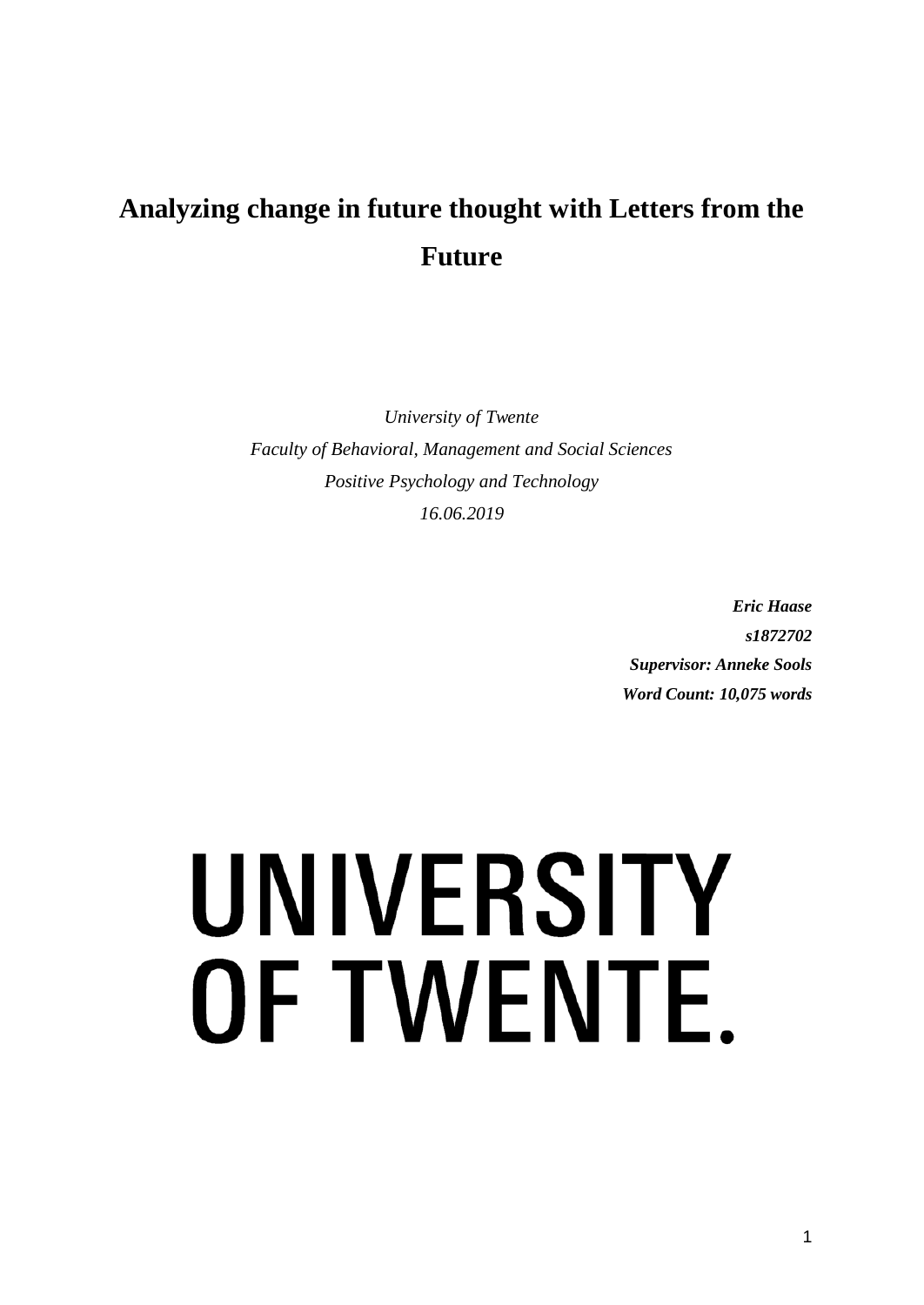#### **Abstract**

**Background.** This thesis examines the question how stable narrative futuring, the imagination of the future through stories, is over a period of four weeks. Human beings have an innate ability to imagine the future and futuring methods have shown that consciously working with the future can lead to effects such as motivation, increased well-being and guidance of the present. There are several methods with which the future can consciously be worked with and one of them is the novel technique 'Letters from the Future'. The method invites participants to imagine a desired future and then send a letter back to the present. What is yet to understand is *how* these methods have the effect they have and therefore this thesis focuses on analyzing the stability of characteristics of futuring over time. Current research suggests that these characteristics are stable.

**Method.** Nine participants from both student and working backgrounds completed the study by writing one letter weekly for four weeks. Through qualitative analysis nine characteristics of narrative futuring were analyzed in the letters to determine the stability of futuring processes (content, emotions, audience, temporal orientation, function of the letter, role of the letter, valence, specificity and subjective time horizon).

**Results**. The content of letters varied greatly with wishes of improvements of the Self (e.g. being happy) and the job being predominant. The imagined future was mostly years away from the present, the function of the letter predominantly was to orient and evaluate the present. Overall the characteristics have stayed stable over the four weeks but individually changes occurred especially between week 4 and the rest of the weeks.

**Discussion**. Even though no efforts were made to induce a change in narrative still some of the participants had significantly changing letters. Even the stable cases presented some form of change that wasn't apparent through the coding scheme alone and other forms of information gathering such as interviews are proposed to get a more holistic picture of futuring processes. Future studies should focus on analyzing what 'change' is helpful and how to foster positive, desired change.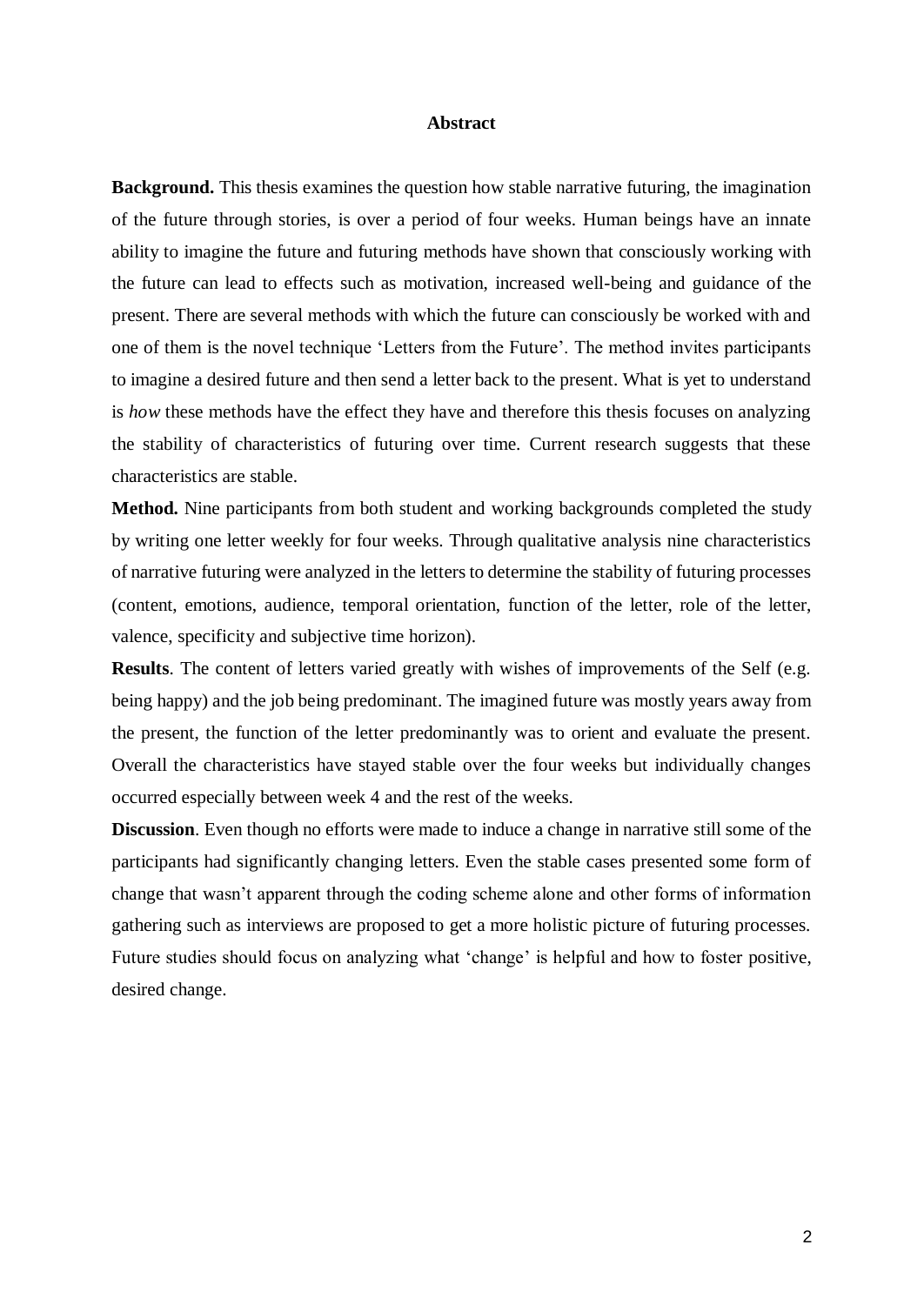#### **Introduction**

#### *Letter from the future by one of the participants*

#### Dear past me,

I am writing to you from the beautiful nature I am surrounded by, a few years from where you are now. Waterfalls, forests, clear lakes. This is what grounds you. Nature. Slowing down. Remember that. I am so at peace with myself and my life right now. I have taken the chances and risks I was terrified to take, I have freed myself from what people thought I SHOULD do and instead went with what felt right. I feel so much myself. I miss my family and friends yes, but I know I will see them again. They adjusted to the situation, they know I cannot be held back, if I want to be happy. I am free emotionally, spiritually and physically. I have learned all the wonderful things that interested me, and have fun great joy and peace with this decision. I can still integrate what I have learned, but I opened my mind to other options because it felt right. You should acknowledge that wherever you go. You make your own decisions, and you are free minded. Don't try to change that and be something you're not just because you think other's will not approve. Acknowledge your true self, although it might seem hard sometimes. Trust in yourself and your abilities, you have got an amazing power resting within you. Let it happen, take the risks, get outside your comfort zone. Learn to find the calm within all the chaos and learn to love the chaos itself. Breathe. Everything will be fine, let it flow.

Lots of love, future me

#### **Futuring and the study of the future**

The present study aims at utilizing 'Letters from the Future' to research the stability and change of narrative futuring over time. The above letter serves as an example that was written by one of the participants that is in a state of change and imagined a positive future self that wisely guides the current self. In the Introduction of this thesis it will be determined what futuring is, what we know about helpful ways of futuring and whether futuring can be fostered.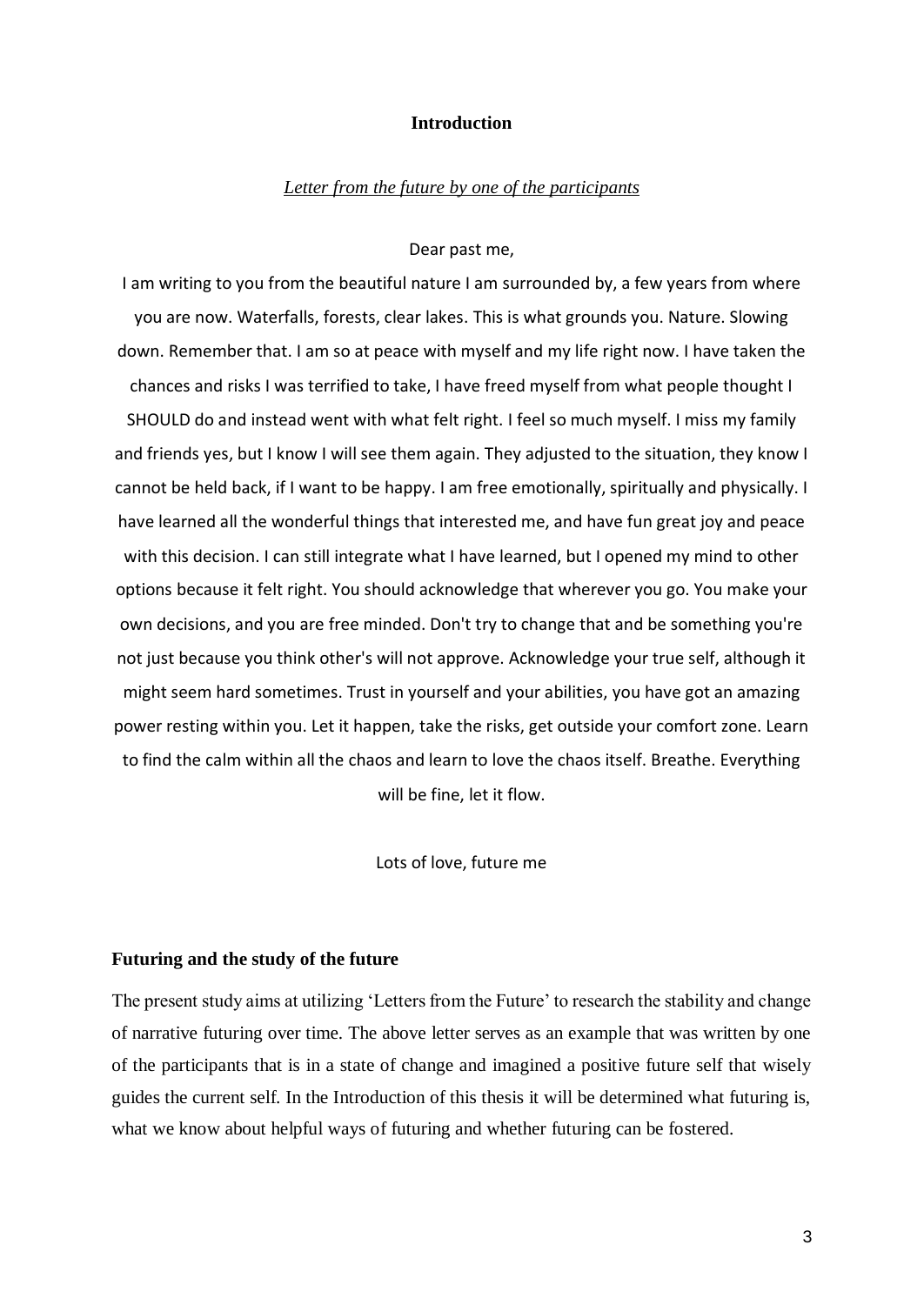Imagining the future is an innate human capacity. Some evolutionary researchers even propose that it is a unique human ability with evolutionary importance for survival (Suddendorf & Corballis, 2007). Many psychologists have acknowledged the importance of incorporating the concept of future into models and therapies. Abraham Maslow stated that "no theory of psychology will ever be complete which does not centrally incorporate the concept that man has his future within him, dynamically active at this present moment" (1986: 15). Futuring is, even if not explicit, part of most psychological theories: no learning theory or theory of selfactualization would be possible without having the future as a given circumstance (Sools & Mooren, 2012). One can imagine wanting to become healthier: in the present you are not as healthy as you desire, but through time you want to practice behaviors so that in the future you will be healthier. Also emotions, such as anxiety, presuppose the existence of a future: "If I leave the house, something bad might happen." Right now, in the present, there exists a fear that in a possible future something bad might happen.

To clearly define the capacity for futuring one could compare it to the process of remembering the past. While both futuring and remembering the past share 'presentcenteredness', meaning that both remembering and imagining start from the present and influence the present, the past is contained of lived-through experiences and the future of expectations of the not-lived-yet (Sools, Trilivia, & Filippas, 2017). That leads to remembered experiences being concrete, vivid and complete while imaginations being vague and incomplete. The goal of the Letters from the Future is to make imagining more concrete by "constructing a future self as if realized, with a vivid portrayal of the future self 'as an experiencing subject'" (Sools, Trilivia, & Filippas, 2017).

To conclude, futuring is an innate capacity for human beings that can be lived consciously or unconsciously. It is distinctive to remembering the past in that it is less concrete, more vague and creative because it entails the not-yet-happened.

#### **Possible selves**

One of the theories that concerns itself with the future is the theory of possible selves. Markus and Nurius have proposed the concept of possible selves which have been defined as mental concepts of our selves in the future that have the functionality of motivating and moderating present behavior (Markus & Nurius, 1986). Erikson continued to more clearly define the concept of possible selves as "conceptions of our selves in the future, including, at least to some degree, an experience of being an agent in a future situation. Possible selves get vital parts of their meaning in interplay with the self-concept, which they in turn moderate, as well as from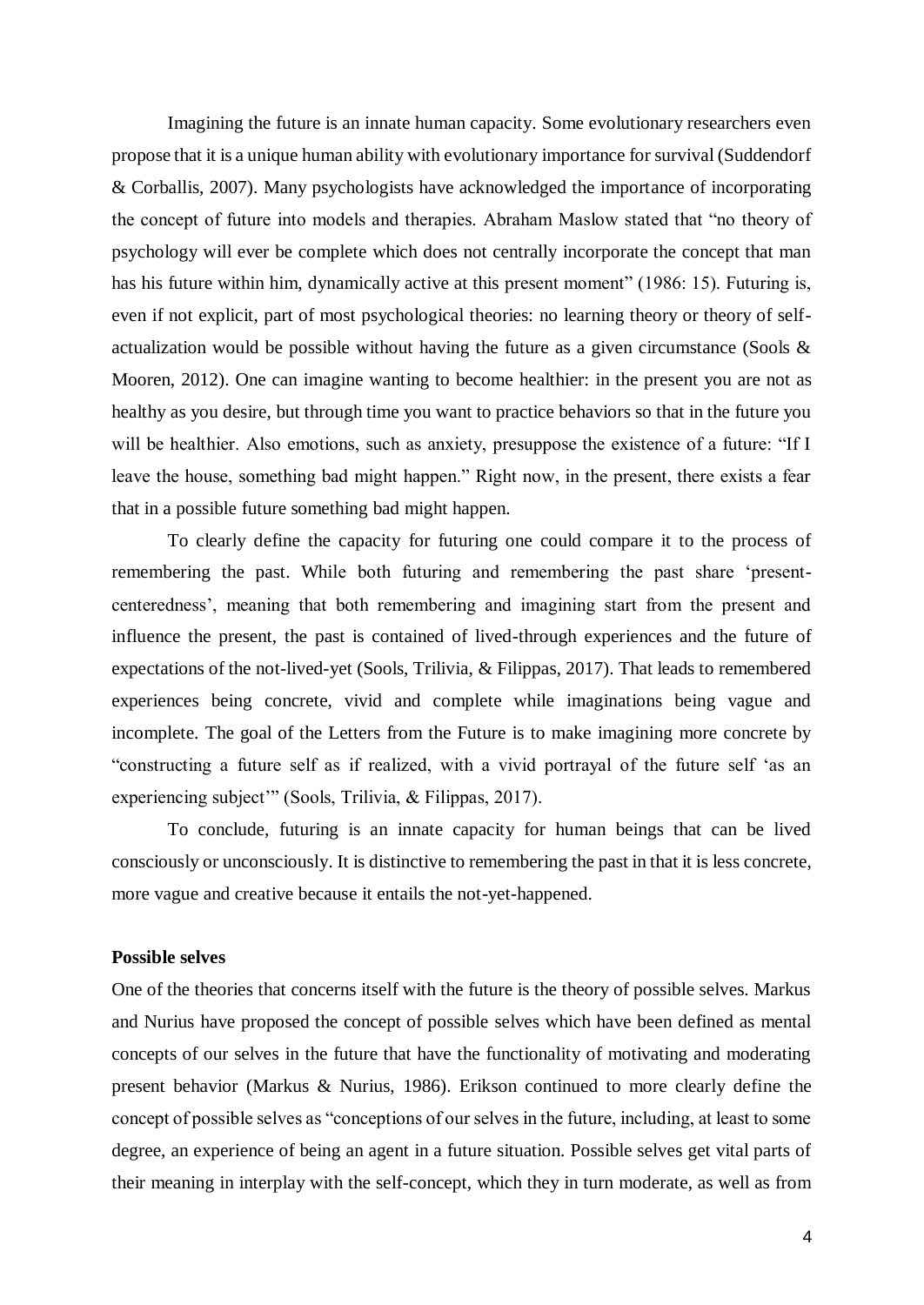their social and cultural context" (Erikson, 2007). Possible selves are therefore parts of the human psyche and form our expectations and wishes for the future. They can be both positive and negative and are often influenced by our present self and, as presented by Erikson, the social and cultural context.

The future self needs to be experientally close to the current self to have a motivating effect (Strahan & Wilson, 2006), similar to the findings on futuring by Oettingen and Mayer (2002) who distinguish future-directed thinking into two forms that both lead to motivation. They define *expectations* as having an image of a future which is deemed as likely to happen and *fantasies* as leading to positive emotions about a desired future. In their study high levels of expectation led to motivation and success while high levels of positive fantasy and absence of negative fantasies led to low levels of motivation and success. This suggests that positive fantasies might be unproductive in attaining goals because they are too far from reality and, compared to an expectation, do not consider the likeliness of a future happening or not.

Possible selves can further be distinguished into hoped-for and feared selves that either follow a pathway for achievement or a pathway of avoidance (Barreto & Frazier, 2012) but both lead to motivation. In the hoped-for case a person is encouraged and guided towards the desired self, in the feared self it prevents behaviors and encourages counter-behaviors to lead to desired selves.

Through the research on possible selves several instruments have been created such as the 'best possible selves'. The best possible selves technique invites participants to imagine and then write about a future in which all desired things have happened (Meevissen, Peters, & Alberts, 2011). Doing this repeatedly was linked to increasing people's mood, well-being and optimism (Peters et al., 2010; King, 2001) and the conscious dealing with possible selves generally has been linked to increases in motivation (Barreto & Frazier, 2012; Wambua, Wambua, & Kigwilu, 2017; Oettingen & Mayer, 2002).

Another qualitative measure for possible selves is the 'Letters from the Future'. Letters from the Future was created at the life-story lab at the University of Twente, inspired by an exercise used at mental health promotion settings in the Netherlands (Bohlmeijer, 2007) to find out how the content of a letter from the future relates to well-being. The idea is to write a letter from a desired future self to the present self in which the narrator describes the future itself, for example being a parent, but also how this future came to be inviting a retrospective and therefore detailed approach to the future. Besides the concept of futuring, Letters from the Future also incorporates the concept of Narrative Psychology which is based on the idea that our self-construction is based on language and stories and "everything experienced by human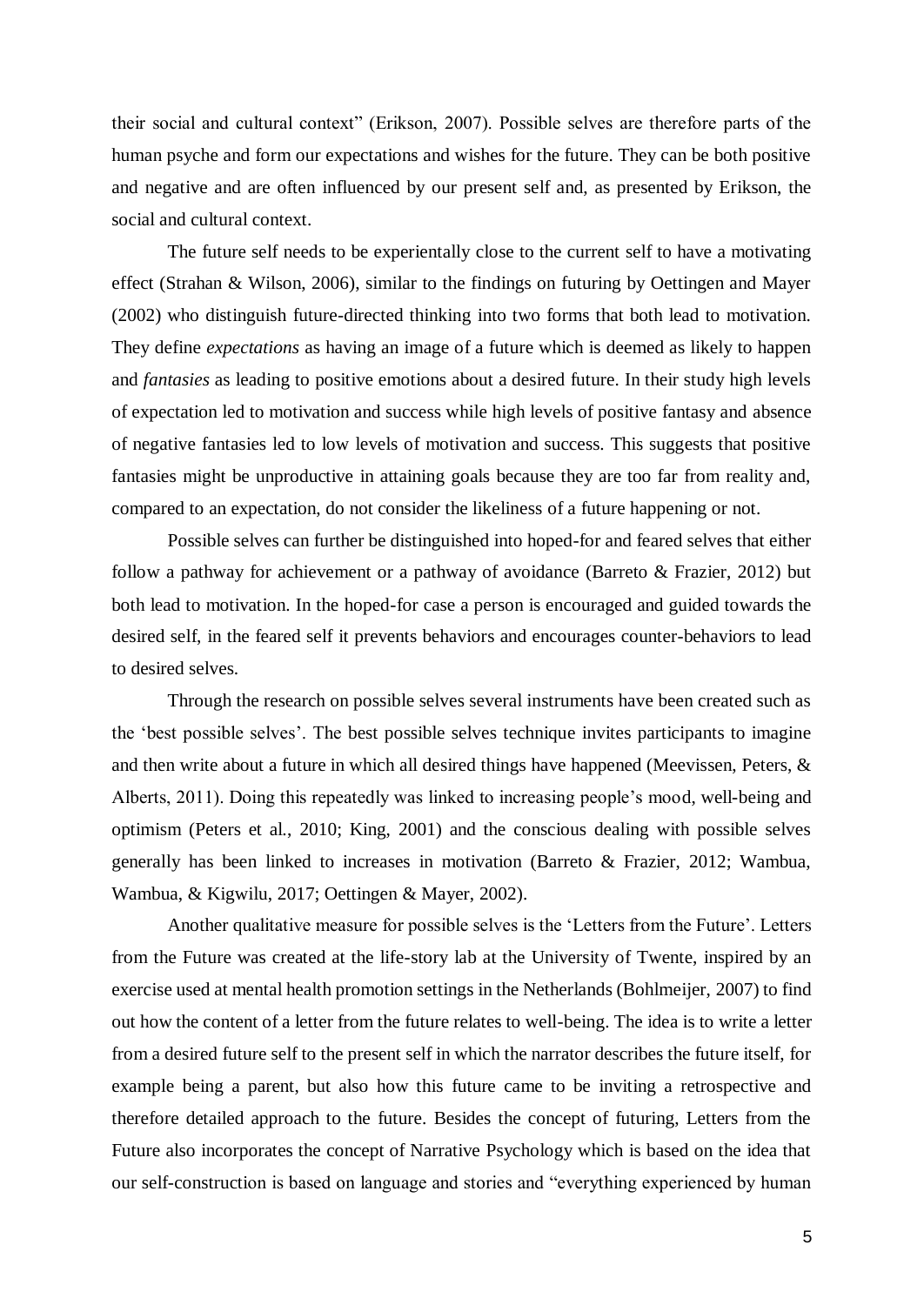beings is made meaningful, understood and interpreted" (Crossley, 2000) through narratives and stories.

Considering the application of the method, Sools and Mooren (2012) have suggested that using Letters from the Future could be useful in increasing resilience in human beings which is a necessary condition to anticipate social crisis and change. Furthermore, the tool has been used to investigate how greek citizens make sense of the Greek Referendum in 2015 (Sools, Triliva, Fragkiadaki, Tzanakis, & Gkinopoulos, 2018). This provided deep insight into how the citizens coped with this impactful situation and how they anticipated change. Furthermore, the researchers suggested that "Letters from the Future indeed facilitate possibility thinking in the face of uncertainty and anxiety" (Sools et al., 2018) and the use of the letters could provide political and social significance by "deploying possibility thinking as a means towards political decision-making".

Another study performed by Kress, Hinkle and Protivnak (2011) propose Letters from the Future to be used in school counselling as it has been shown that students are more willing to open up when they are partially engaged in something else, don't directly talk to the counsellor or a creative intervention is proposed. Additionally, writing may reduce common problems with hearing impaired students or students from diverse cultures.

To conclude, possible selves can be regarded as key determinants in shaping meaning making and perception and therefore as an integral part of the human condition (Barreto & Frazier, 2012). The research into possible selves has shown that a) human beings have conceptions, namely possible selves, of themselves in the future, both positive and negative, that impact the present and b) experientally close, positive expectations in contrast to 'far away', unconcrete fantasies lead to well-being, increased mood, optimism and motivation. Additionally, the method Letters from the Future can have a positive impact on possibility thinking and resilience. It is, however, yet to be found *how* these methods lead to the positive impact they have. One approach is mapping cognitive-narrative processes in form of analyzing characteristics of narrative and futuring.

#### **Characteristics of Narrative and Futuring**

In the following paragraphs current studies on narrative and futuring will be examined that have analyzed characteristics and at the end a table with those will be presented. The characteristics can be defined as representations of all that is going on in written letters from more basic elements such as the content (e.g. travelling around the world or creating a family)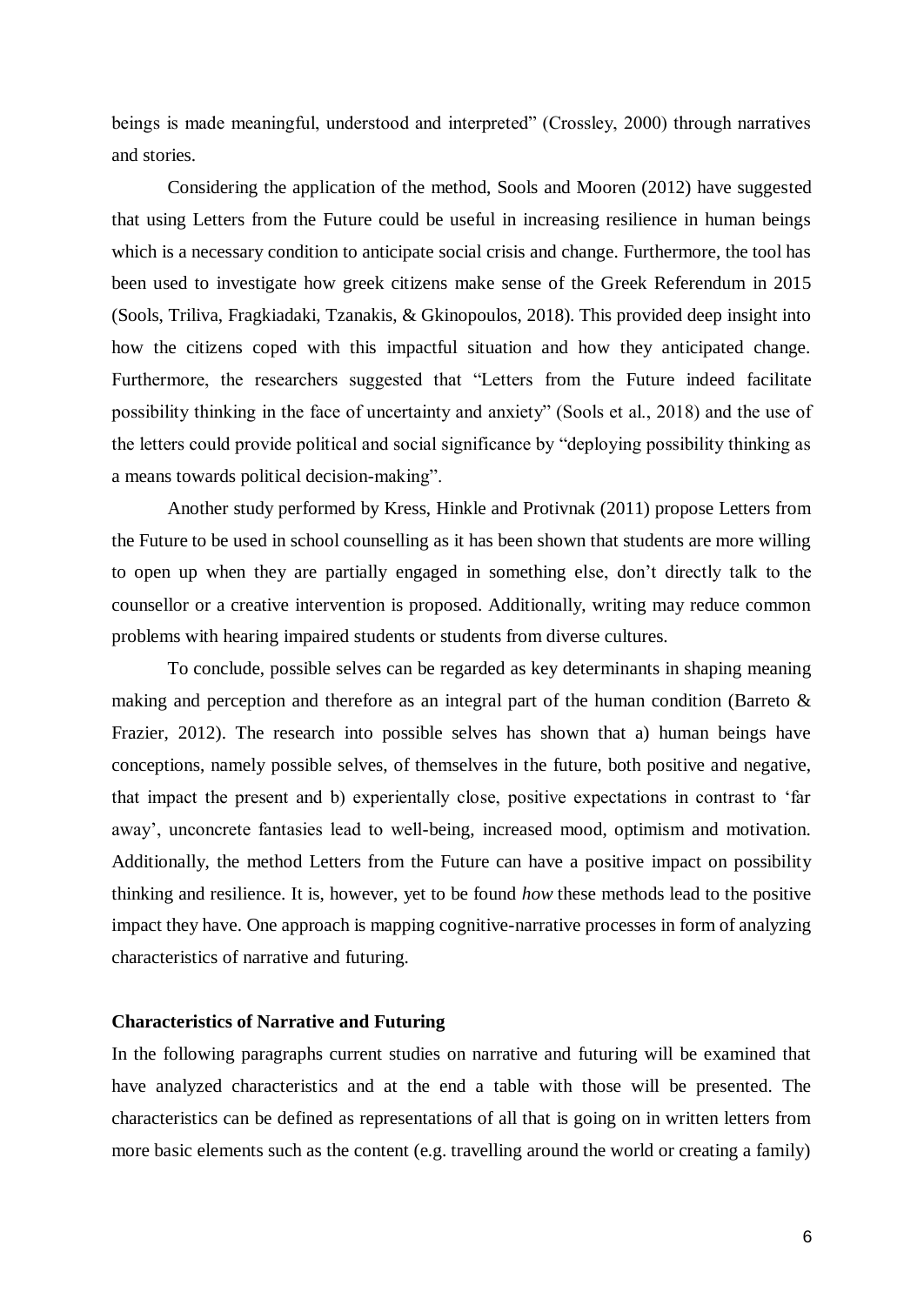to higher, more complex and less obvious characteristics such as 'the functionality of the letter' which is a characteristic that will be explained below.

In the study by Sools and Mooren (2012) on the relation between using Letters from the Future and resilience the "collected letters differed greatly in terms of content, structure, form, genre, audience and temporal orientation". There seem to be little to no limits in variation between the *content* of letters, ranging from an 'Utopian manifest of the distant future' to an 'Ironic expression of personal achievement in the near future'. Content includes everything that which the letter is about, topics such as the job, family or health. The content-descriptions also provide the element of *temporal orientation* in that it can be in a distant or near future. Concerning the audience or *receiver of the letter*the letters were found to be directed at oneself, family members and friends or others such as a manifest to the whole world (Sools & Mooren, 2012).

E*motions* are primary elements of narratives and often take up complex variation and expression. They are significant elements of narratives since they have the power to establish authenticity (Pence, 2004).

Furthermore, letters can fulfill various roles. The *role of the letter* varies greatly from individual to individual: some letters fulfill an emotional role by motivating or showing a process, others provide a behavioral role by encouraging action, next to other functions. In Sools & Mooren's (2012) study the letters were categorized into four major dimensions: (a) control by goal-directed behavior, (b) openness by anticipating an unknown future, (c) understanding by trying to make sense of what lies ahead and (d) intrinsic, concerned with imagining the future without a goal. Similar to these four roles, Miller (2015) claims that one should use flexible stances towards the future due to its unknown nature instead of past-driven, causal explanations, which is called *flexibility*. More generally, we should expand our typical closed stance towards the future (closed meaning perceiving as predictable) to an open stance towards the future (embracing the unknown), at least often times an open stance could be more helpful in achieving the desired goal than with a closed stance. This is in line with the four roles depicted, as role a) and c) reflect a closed stance and b) and d) an open stance and the two characteristics will be merged to '*role of the letter*'.

Another, similar element is the *functionality of the letter.* Next to having the role of the letter which reflects the letter as a whole there are certain functions that a letter can fulfill, namely: 1) imagining, 2) evaluating, 3) orienting, 4) expressing emotions and 5) engaging in dialogue (Sools, Tromp, & Mooren, 2015). Imagining has been defined as a detailed description of a future situation that invites an empathic 'feeling into' the situation. Evaluating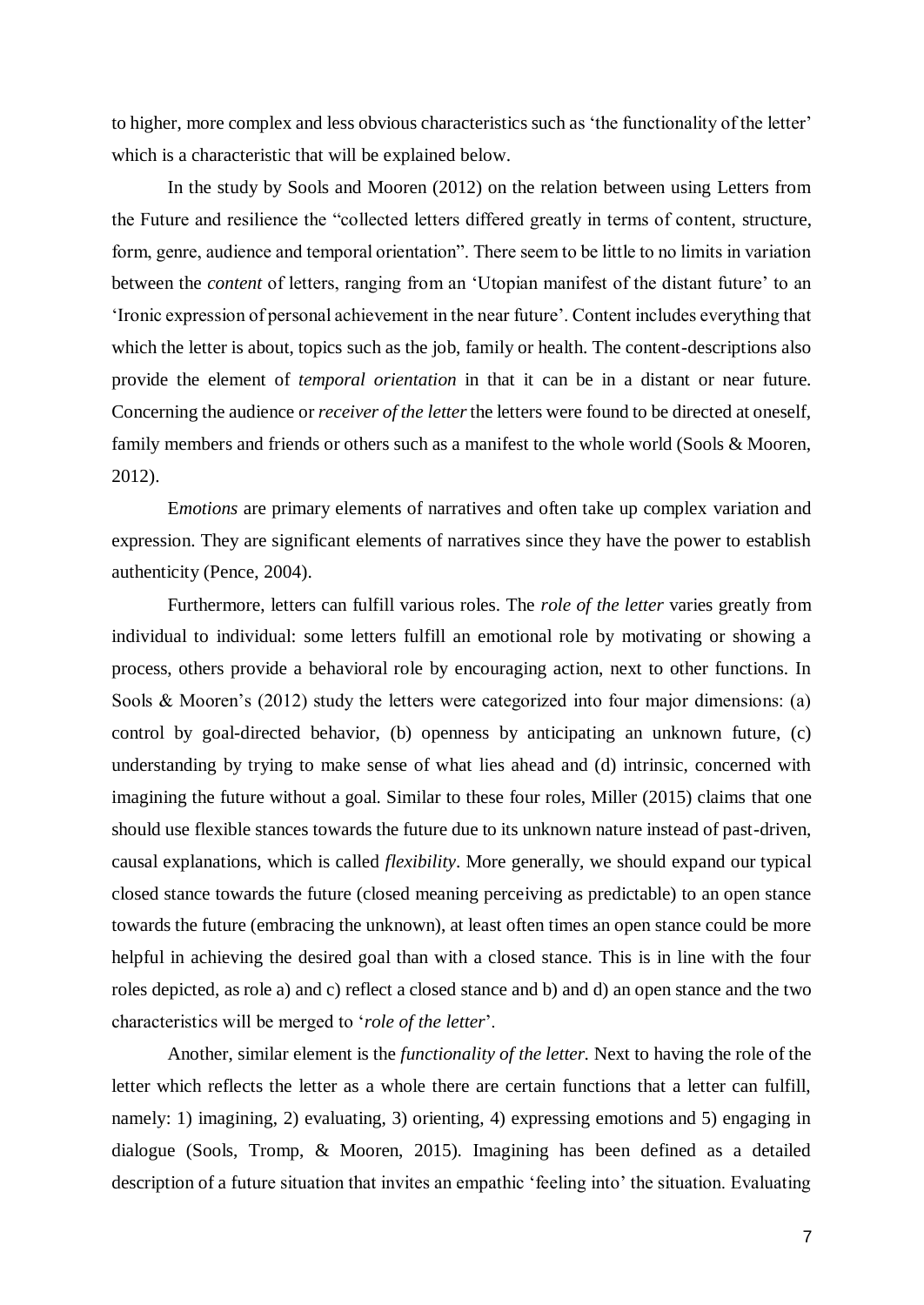has been defined as evaluations of a person, situation or action. Orienting is defined as orienting oneself towards not-yet realized situations, feelings or actions. Expressing emotions has been defined as direct, clear expressions of emotions. Finally, engaging in dialogue is defined as explicit sentences directed at the writer as in a normal conversation. These definitions will also be applied here. There is variation in these functions and letters in general concerning *valence*. Valence refers to whether an optimistic or pessimistic outlook is taken upon the future. Since these two characteristics aren't dependent on one another or too similar in concept they will be kept split as two separate characteristics.

Sools' (2019) examination on possible selves research has extended the list of characteristics that individuals vary on for the concept of *the subjective time horizon***.** Frederick Town Melges is one of the creators of the future oriented therapy and has termed the two concepts of objective and subjective time horizon. No primary sources could be found and therefore Sools and Mooren's (2012) description of Melges ideas will be used. While the objective time horizon is the clock-time and the time we use to measure things the subjective time-horizon represents how people experience time. This has three components: the individual's sense of duration (long vs short) and rate (fast vs slow), temporal orientation (past, present or future-focused) and succession (the unfolding of sequences of events). Melges used this theory to identify psychiatric disorders and to relate it to the subject's subjective timehorizon. For this case, subjective time-horizon will be defined on two dimensions: 'slowingdown' meaning that the future is perceived as far away by providing little detailed descriptions of the future and 'speeding up' meaning that the future is perceived as close to the present by providing very detailed descriptions of the future.

The last characteristic is termed *'Specificity'*. Specificity entails how specific a respondent describes the future versus vague, open descriptions.

Below is the table with a list of all the characteristics described that could be found related to futuring.

Table 1 *Futuring Characteristics*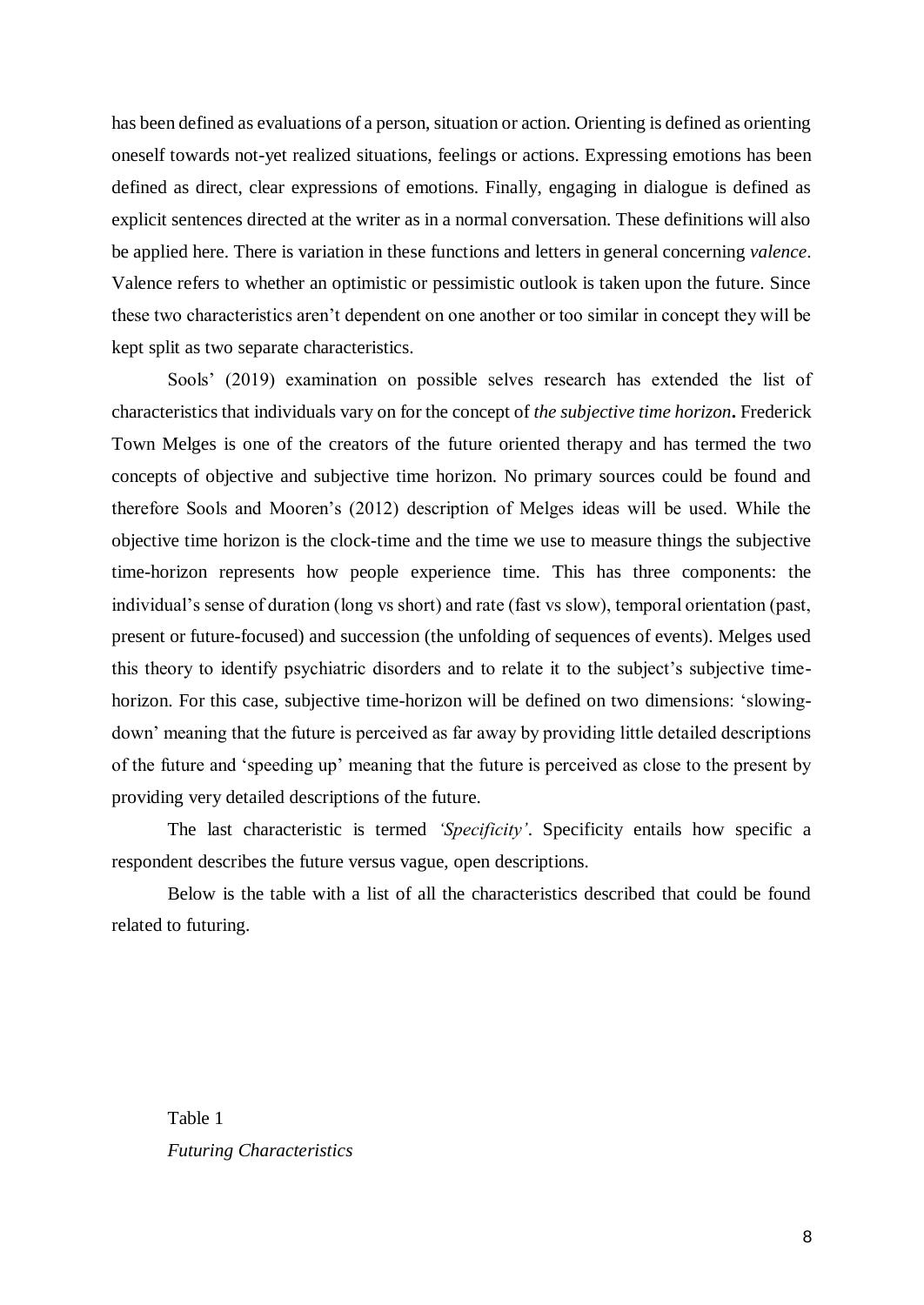| <b>Characteristics</b>                           | <b>Description</b>                                                                                                                                                                                                                                                                                                  |
|--------------------------------------------------|---------------------------------------------------------------------------------------------------------------------------------------------------------------------------------------------------------------------------------------------------------------------------------------------------------------------|
| Goals,<br>Wishes<br>and Aspirations<br>(Content) | Goals, wishes and aspirations that cover various domains, such as job,<br>family or personality development.                                                                                                                                                                                                        |
| Temporal<br><i>Orientation</i>                   | The outlook on the future can be towards a close future (f.e. within days)<br>or a far-away future (i.e. a year or decades away).                                                                                                                                                                                   |
| Audience/<br>Receiver of the<br>letter           | The audience can be oneself, family and friends or other constructs such<br>as the whole world.                                                                                                                                                                                                                     |
| <b>Emotions</b>                                  | Positive and negative emotions ranging from fear to excitement to<br>happiness.                                                                                                                                                                                                                                     |
| Flexibility<br>(Miller)                          | <i>Role of letter</i> Four dimensions indicating the stance towards the future: (a) control by<br>goal-directed behavior, (b) openness by anticipating an unknown future,<br>(c) understanding by trying to make sense of what lies ahead and (d)<br>intrinsic, concerned with imagining the future without a goal. |
| letter                                           | <i>Functionality of</i> Five known functionalities: 1) imagining, 2) evaluating, 3) orienting, 4)<br>expressing emotions and 5) engaging in dialogue.                                                                                                                                                               |
| Valence                                          | Optimism versus Pessimism. Narratives differ on a positive, neutral or<br>negative outlook on the future.                                                                                                                                                                                                           |
| horizon                                          | Subjective time- Letters can vary on two dimensions of subjective time horizon: either the<br>future 'slows down' because it is described with little details or it 'speeds<br>up' by providing detailed descriptions and seems close to the present.                                                               |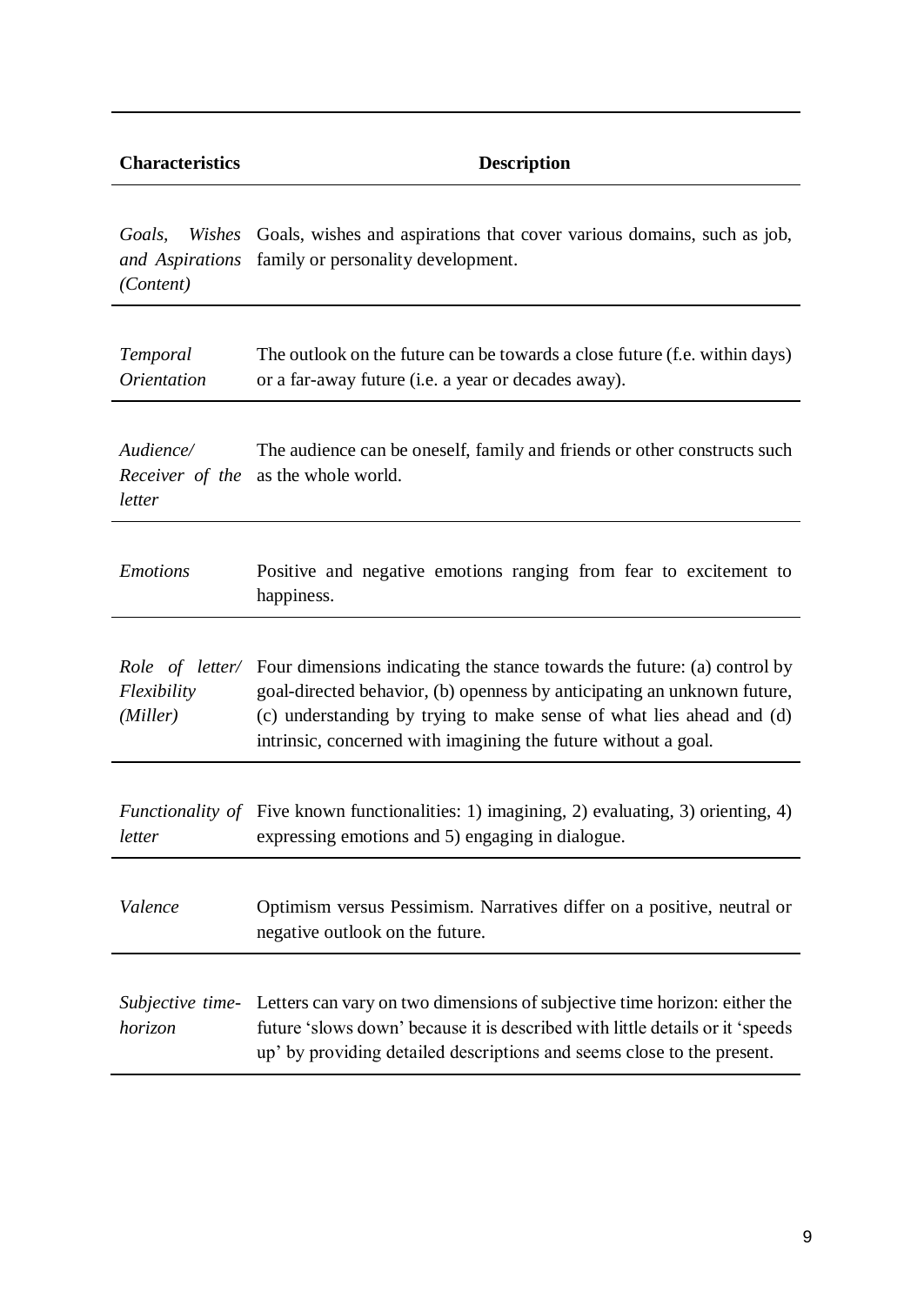| <i>Specificity</i>                                 | Letters from the Future do vary on how specific the future looks. It can<br>be either concrete through detailed descriptions of the future or abstract<br>by describing the future globally, more open.                                                    |  |  |
|----------------------------------------------------|------------------------------------------------------------------------------------------------------------------------------------------------------------------------------------------------------------------------------------------------------------|--|--|
| Expectation<br>$\mathcal{V}\mathcal{S}$<br>fantasy | Expectations lead to success and motivation while fantasies do not. It is<br>assumed that expectations are deemed as highly likely to happen (which<br>results in the effect) compared to fantasies that only lead to positive<br>emotions about a future. |  |  |

#### **Stability and change of futuring**

It is unclear yet whether these characteristics are susceptible to change or if they are stable over time even though being one important factor in determining the functionality of future thought. Factors such as Miller's stance towards the future could benefit greatly from knowing whether there is stability or change because then future interventions know whether and how to approach participants to motivate an open approach and depending on the stability for example how resistant participants will be. There is however some evidence about future processes' stability from possible selves research. "Possible selves are dynamic and contextually sensitive" (Barreto & Frazier, 2012). Possible selves are also influenced by the developmental state of the individual: young people's possible selves will be focused on career and romantic relationships while old people focus on health issues and independence. In addition, Frazier and Hooker (2006) found that possible selves are also both stable and influenced by change over time: while (significant) experiences initiate change, "possible selves also create the sense of continuity that generates a sense of individuality and personhood" (as cited in Barreto & Frazier, 2012).

In another study by Harding, Wyse and Morenoff (2016) they have looked at the narrative change (and stability) of prisoner reentry narratives. They have found four major characteristics that were linked to change and stability of the prisoner's narrative: 1) the structural circumstances and its fit with the narrative, 2) institutional context and its fit with the narrative, 3) the social network and the compatibility it provides to the narrative and 4) the content of the narrative itself. Surprisingly, the narratives have proven to be stable even though faced with a prison reentry which would indicate that many of the above given factors should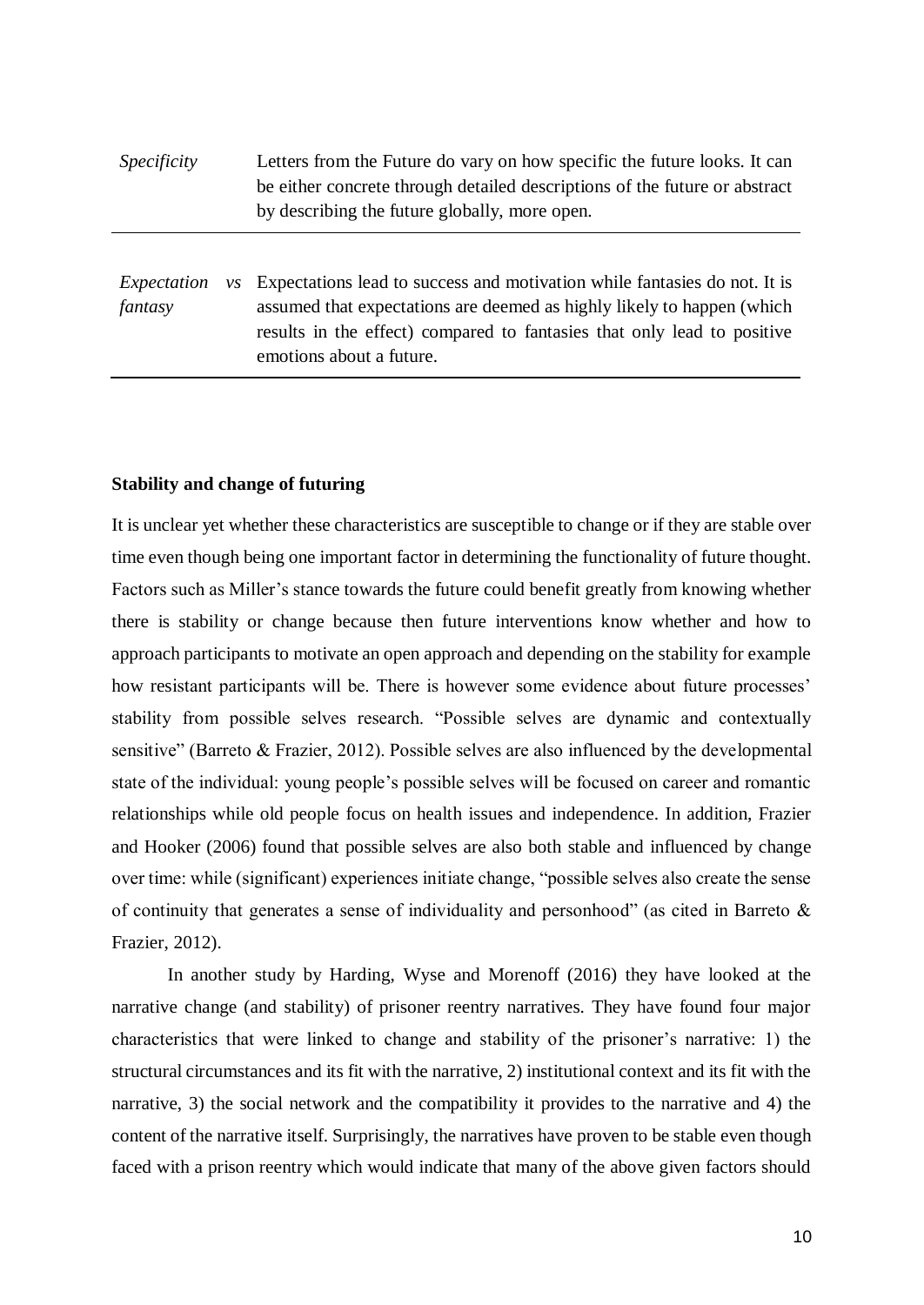*not* be fulfilled which would result in change of the narrative. It was proposed that "narratives" may be resistant to change when they are reinforced by social ties and institutions, even if the individual faces structural circumstances that make realizing the narrative particularly difficult" (Harding, Wyse, & Morenoff, 2016).

No studies could be found that have considered the stability and change of the narrative characteristics described in table 1. While studies have found factors that influence narrative generally (for example in form of possible selves), the change of the individual, specific elements such as a Letter from the Future's *functionality of the letter* or *specificity* over a period of time with multiple use of the technique haven't been assessed. Examining this is of crucial importance to understand *why* methods such as Letters from the Future or Best Possible Selves have the effects that they have. To answer this question this study will analyze how stable or dynamic these characteristics are over time.

#### **Methods**

An exploratory, web-based study was adopted that uses qualitative methods for data collection and analysis.

#### **Participants**

The study was conducted in 2019 and focused on individuals in a life-period of change. Change was defined as having an external event that lead to a change in daily life. Those ranged from graduating, moving to a new flat or getting into a relationship. Change was looked for because it gives an incentive to use methods such as the Letter from the Future and while possibly being beneficial for the participant also provides more valid data because the occurrence, so the writing of the letter, is more natural. No special writing skills were required.

Initially, four women and seven men were invited to participate in the study. In the first week nine of the eleven participants took part in the study, with two participants dropping off at the second week and one in each of the following two weeks, resulting in a sample of five participants that completed the whole study. The age (from the remaining 9 participants in week 1) ranged from 21 to 41 with a mean of 24. All participants were German. Seven of the participants were students, two were workers.

#### **Method**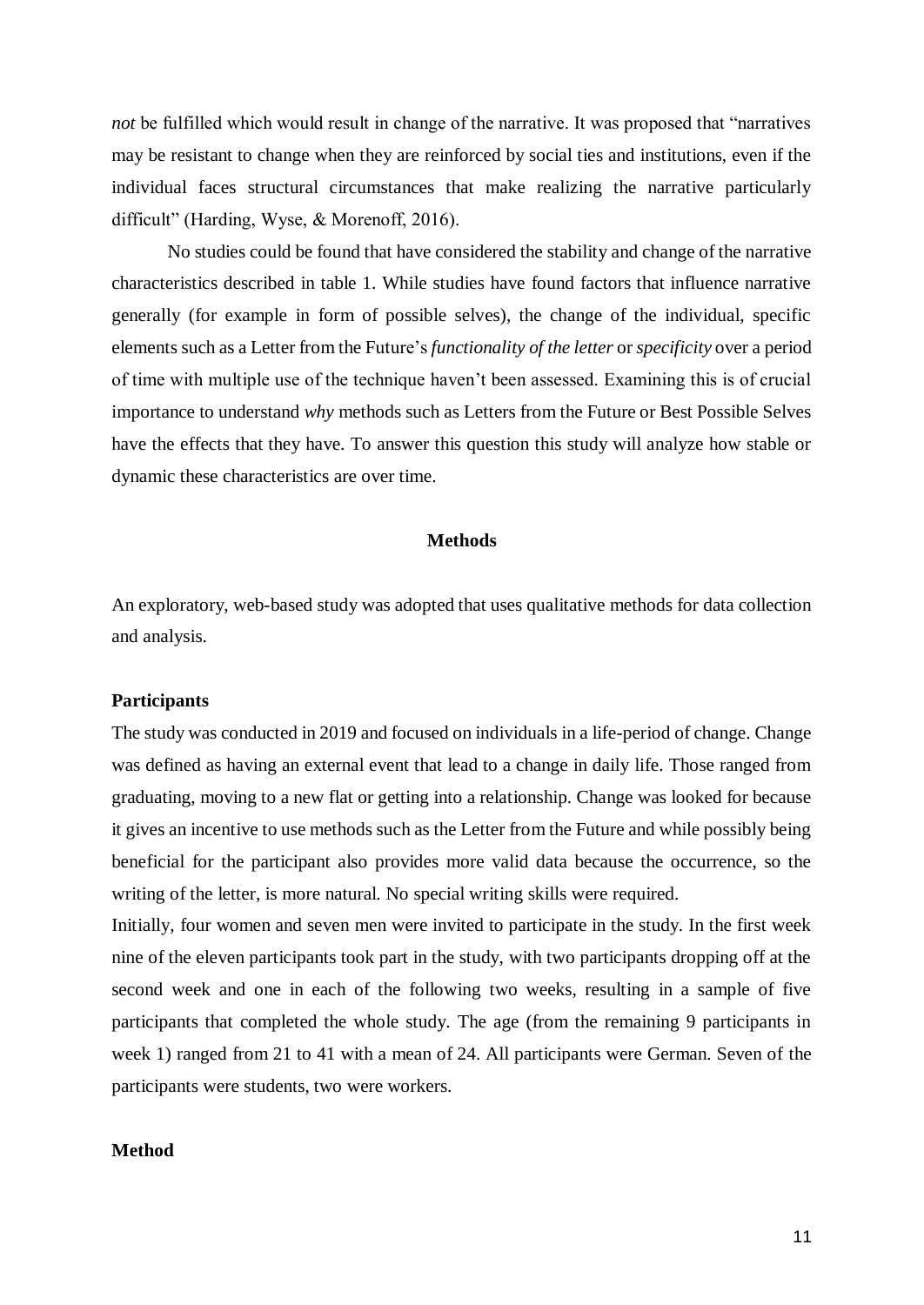The method adopted is the Letters from the Future which was already described in the Introduction. It is more time- and cost-efficient and participants can decide themselves when to respond in their environment of choosing (Sools & Mooren, 2012). The study design is threefold, 1) writing the letter, 2) asking questions about the letter and 3) collection of biographical information, similar to Sools and Mooren's application of the method. The questions focused on the writing process and on things that the participants recognized themselves during the writing process that might be crucial for the analysis. At the beginning participants were asked for their informed consent and that the data will be handled for research purposes was explained.

Instructions for writing the letter were adopted from the study of Sools (2019) and can be seen in Appendix A. After reading the instructions the participants were asked to take a couple of moments, close their eyes, take a few deep breaths and let the mind take them where it goes and when vividly imagining the future moment starting to write. To ensure full incorporation of the instructions for optimal results a short summary of the instructions was provided at the text field where the letter was written:

"- don't worry about grammar or spelling, just write what comes to mind.

- imagine a **desired** future as if realized, discover new possibilities!

- imagine WHERE you are and WHEN your future has realized (is it an hour, a day, a month or years?)

- WHAT does this image of the future entail? did a wish come true, did you become more resourceful?

- HOW did you arrive in this future, what happened along the way?

- TO WHOM is the letter directed? what MESSAGE do you want to give to the recipient of the letter?"

#### **Procedure**

Participants were recruited through purposive sampling in combination with snowball sampling. The researcher invited students and friends that fulfilled the requirement of being in a state of change and some of them in turn invited participants they knew to also be in a state of change.

Regarding ethical issues, the participants were informed about the basic idea of the study, namely the stability and change of narrative futuring, but not to the full extent to not encourage participants to write differently and to not interfere with a natural process of writing the letter.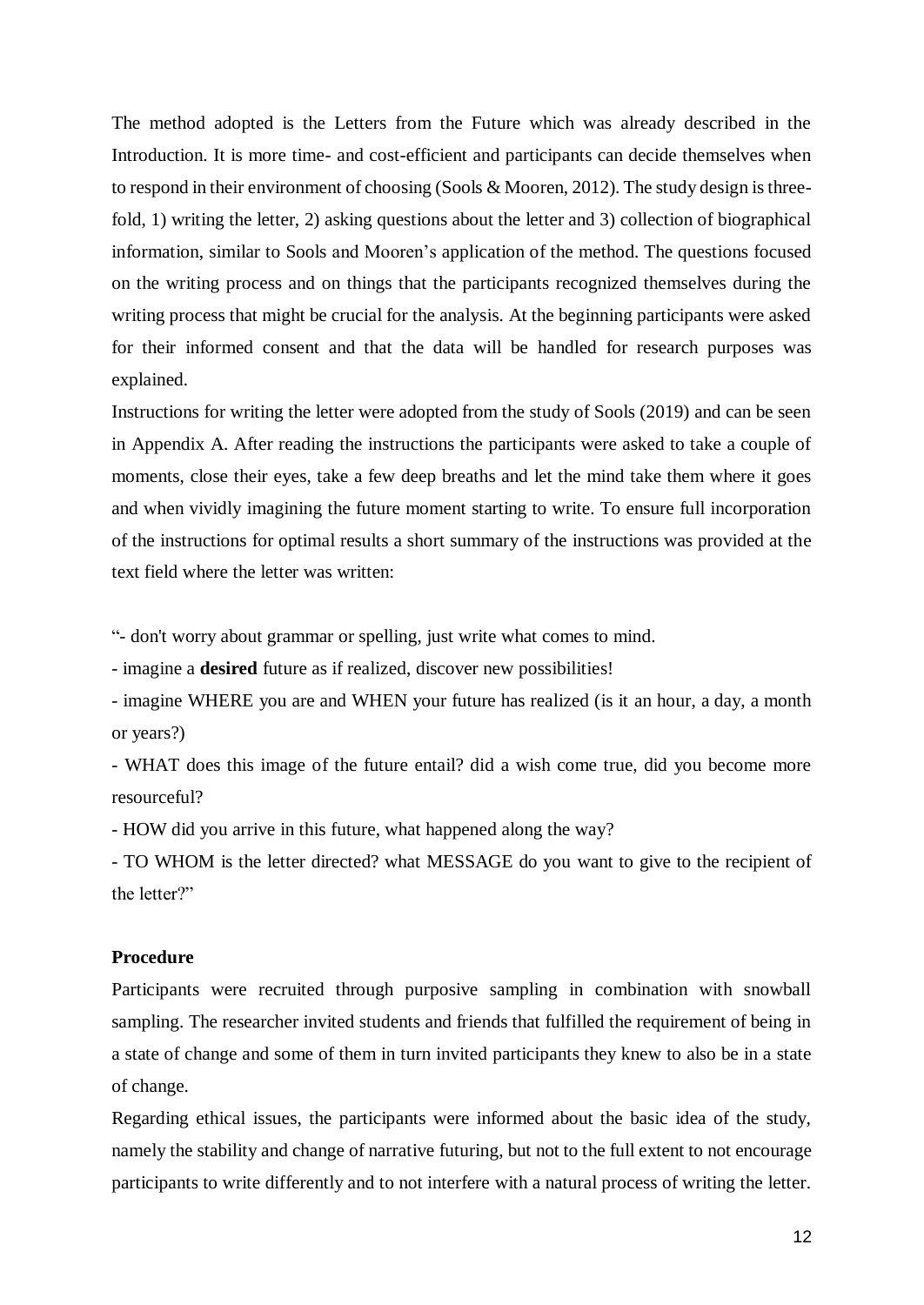In the informed consent form participants were informed about all ethical guidelines as determined by the Ethics Committee BMS [\(https://www.utwente.nl/en/bms/research/ethics/\)](https://www.utwente.nl/en/bms/research/ethics/) and were asked to either agree or disagree and cancel the study. Additionally, they were informed that they could terminate participation at any given moment without justification. All participants gave informed consent.

The participants received a weekly mail at the beginning of the week with the whole week to submit a letter between 1000 and 2500 symbols which resembles half to a full page.

#### **Analysis**

**Development of the Coding Scheme.** To develop the coding scheme, in a deductive approach the characteristics from table 1 were schemed and initial sub-codes were created with the help of the coding scheme used by Wonnink (2018) in her study on futuring processes (e.g. for 'content; Dreams, Wishes and Aspirations': Job, Successes, Experiences, Roles and Self) and these were tested on the first two submitted letters for completeness. Due to the novelty of the coding no software was used for the coding and focus was on manual coding. Early on it became clear that the characteristic "Expectation vs. Fantasy" could not be included into the final coding scheme because it was not possible to make a valid assumption about whether a letter fulfilled an expectation or a fantasy. After the scheming with the first two letters an initial sub-set of codes and subcodes was present which was tested for its completeness with two other letters. When a unit of analysis did not fit into any of the categories a new sub-code was created, for example the initial amount of emotions taken by Wonnink's study was extended by the emotion sadness. What followed is the following coding scheme where the individual elements will be explained more in-depth:

- A. Dreams, Wishes and Aspirations: To assess the dreams, wishes and aspirations of participants first the presence of descriptions of those were assessed on a scale from 0 to 2, 0 representing no description at all, 1 a little description and 2 extensive descriptions of either one goal or multiple (for the following code descriptions the same explanation holds true for the 0-2 scale, otherwise it will be explained). Then the descriptions were put into the following five sub-codes Job, Successes, Experiences, Roles and Self.
- B. Emotion: First, the presence of emotions was assessed on a scale of 0 to 2. Initially, the six sub-codes of emotion were happy, fine, excited, difficult, safe and insecure but in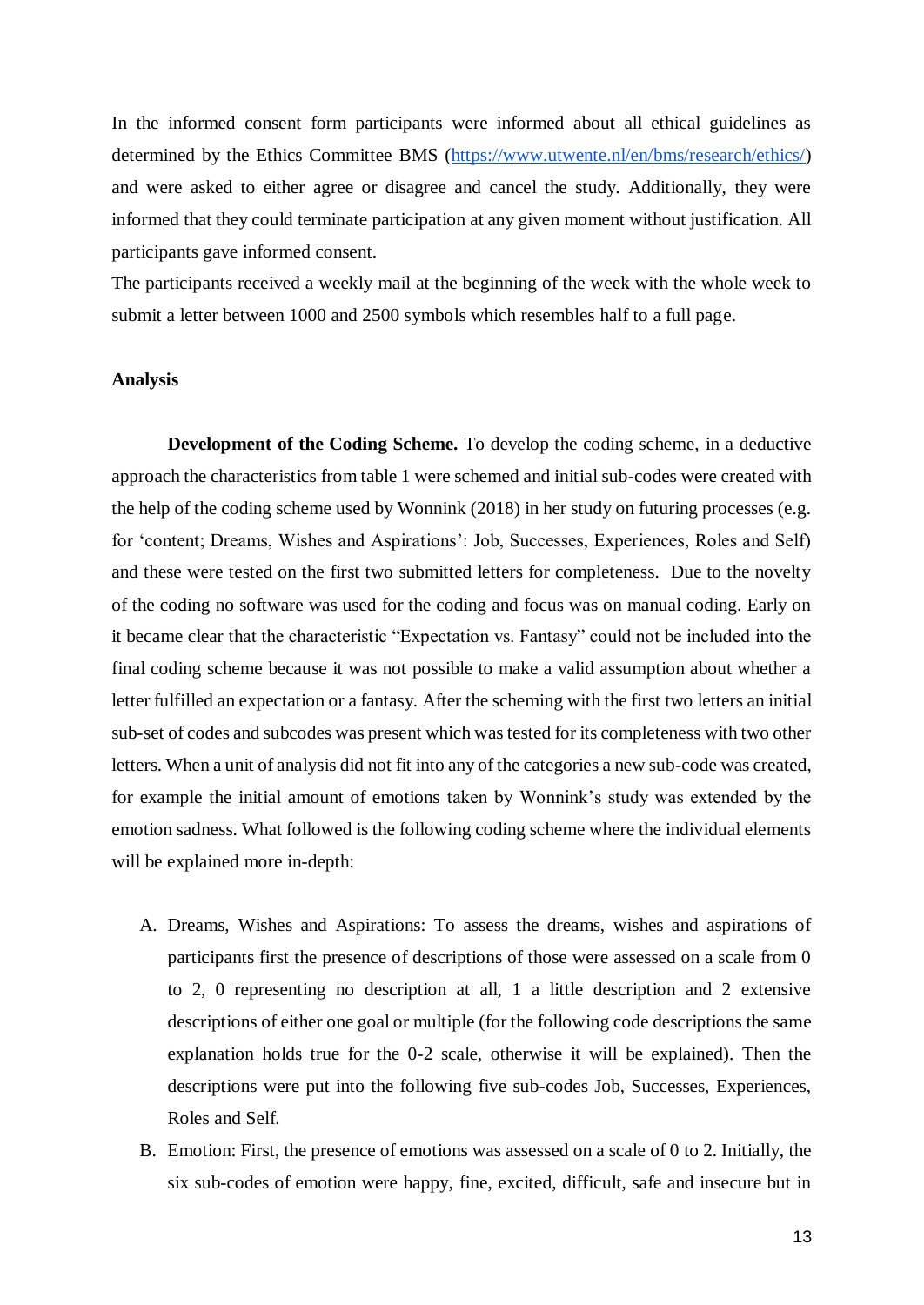the process it became clear that the last emotion was never present but rather a similar concept was, namely 'afraid'. Additionally, later on the emotion 'sad' was also included into the coding. These were then applied to the letters by looking at expressions of emotions such as explicit expressions of the respective emotion.

- C. Receiver of the letter: For the receiver of the letter three dimensions were used: a) myself, b) family and friends and c) others. Those were indicated mostly at the beginning of letters by the introductory expression such as "Hey me,".
- D. Functionality of the letter: For the functionality of the letter the five functions (imagining, evaluating, orienting, expressing emotions and engaging in a dialogue) and the definitions which already have been explored in the Introduction have been used to analyze the presence of these functions in the letter. For example, an orienting-function became clear through tips and guidance through the future self.
- E. Role of the letter: Similar to the analysis of the functionality of the letter here the descriptions of the four roles provided in the initial study by Sools & Mooren (2012) were read carefully and applied to the letters. Each role was assessed by its characteristics. For example an 'openness by anticipating an unknown future' had the characteristic of not describing the future thoroughly or consciously withholding descriptions to 'not spoil the future'.
- F. Temporal orientation: For the analysis temporal orientation was divided into three subcodes: 1) days to weeks, 2) years and 3) more than 10 years. This was the best suiting based on the given letters since most of them could be located in sub-code 2 and the others substantially earlier (code 1) or later (code 3). Indicators were explicit dates or expressed age differences.
- G. Valence: For the analysis of valence, initially it was thought to only distinguish between optimism and pessimism but later on it became clear that often letters included a mix of both, different from topic to topic. Indicators of either were optimistic or pessimistic differences to the perceived present.
- H. Specificity: For specificity a distinction was made between the two dimensions 'specific and explained in detail' to 'vague and open'. For example a specific approach was often determined by detailed descriptions including naming people or places.
- I. Subjective time horizon: Since subjective time horizon is very similar to specificity in that the two dimensions 'slowing down' and 'speeding up' include the factor of little versus much detail in the descriptions of the future the focus in assessing the subjective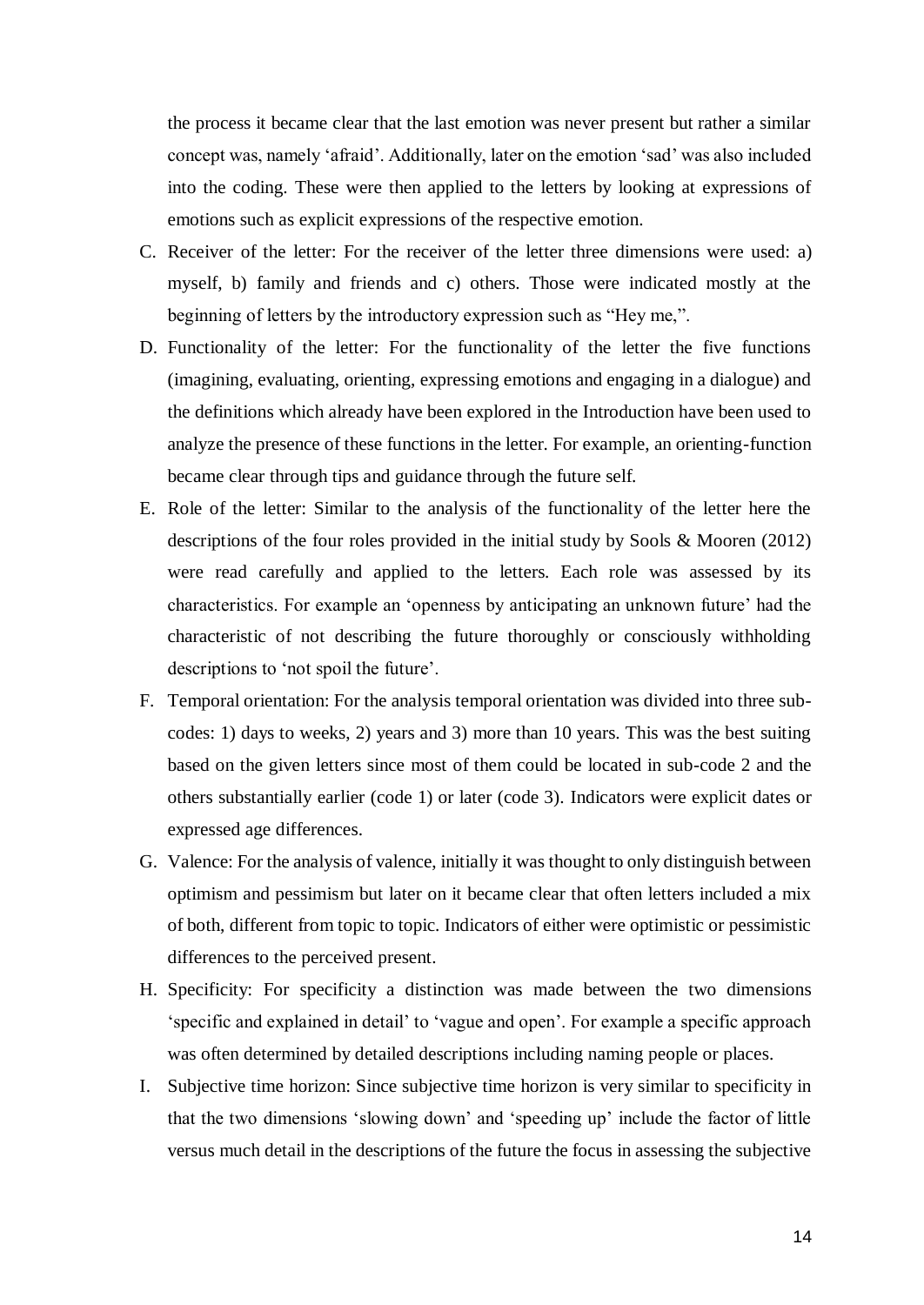time horizon was on the 'feel' of the letter, so whether the whole letter feels like its close or far away to the participant.

#### **Application of the coding.**

*Coding of all Letters Individually.* Concerning the coding process of the letters the unit of analysis was both on the word and the sentence level. For some categories words were enough such as the description of emotions or the receiver of the letter. As explained above, emotions were mostly indicated through the explicit expression of the respective emotion or expressions that could be related to an emotion. For other characteristics such as the role of the letter mostly sentences and often chunks of sentences were the unit of analysis because they are complex concepts that are not explicit but need subjective interpretation. Additionally, some units of analysis did not only apply to one code but to multiple. Especially, when a unit of analysis was a sentence often multiple sub-codes of one code (e.g. functionality of the letter) or even multiple codes were present. Examples of units of analysis will be presented in the first part of the Result section.

*Within-Person and Between-Person Comparison between Letters.* The data was transmitted into tables with the count of codes for all weeks. That was performed both for between-person comparisons with the data of all participants for all weeks and within-person comparisons between the four letters. While for between-person comparisons numerical values, so counts of codes, were used (see table 2), within-person comparisons were based on the presence of codes as the comparative value (see table 3 and 4).

**Choice of excerpts.** The choice of excerpts was based on quotes that are representative for and explain the application and meaning of the codes and subcodes. Additionally, it was sought for that all letters are represented in the results description to convey coherence.

#### **Results**

For the results section first a general impression of the first week will be given with all the participants that wrote a letter and all codes will be represented with quotes to give an initial picture of the letters. Then, two participants each either with stable or unstable futuring characteristics will be explained in-depth, followed by the general change over the four weeks.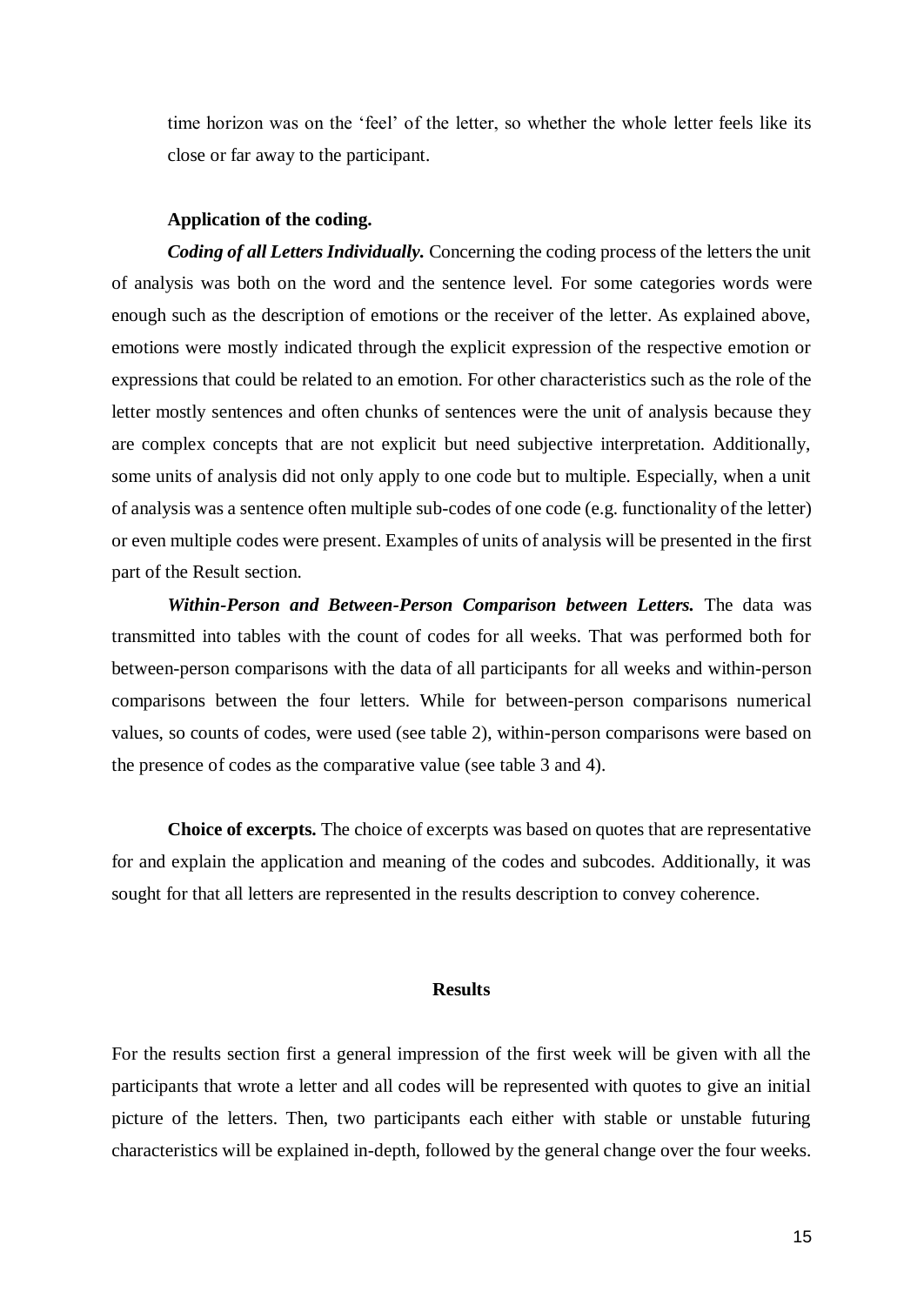Table 2

| Category              | <b>Description</b>                                            | First<br>week<br>$(n=9)$ | <b>Second</b><br>week<br>$(n=7)$ | <b>Third</b><br>week<br>$(n=6)$ | Fourth<br>week<br>$(n=5)$ |
|-----------------------|---------------------------------------------------------------|--------------------------|----------------------------------|---------------------------------|---------------------------|
| Dreams, wishes        | 1) Description of job.                                        | 4(3)                     | 4(3)                             | $\overline{2}$                  | 3                         |
| and aspirations       | 2) Description of successes such<br>as finishing studying.    | $\overline{2}$           | $\boldsymbol{0}$                 | 1                               | $\overline{2}$            |
|                       | 3) Description of experiences<br>such as a world travel.      | 1(0)                     | 1(0)                             | 1                               | $\mathbf{1}$              |
|                       | 4) Description of roles, for<br>example being a parent        | 1(0)                     | 4(2)                             | 1                               | $\overline{0}$            |
|                       | 5) Descriptions of the self, for<br>example being happy.      | 9(5)                     | $\overline{4}$                   | 6(5)                            | 3                         |
| Emotion               | 1) being happy.                                               | 6(3)                     | 4(3)                             | 2(l)                            | $\mathbf{1}$              |
|                       | 2) being fine.                                                | 2(l)                     | 1                                | 1                               | $\boldsymbol{0}$          |
|                       | 3) being excited.                                             | 2(l)                     | $\overline{2}$                   | 1                               | $\boldsymbol{0}$          |
|                       | 4) being difficult.                                           | 1(0)                     | $\mathbf{0}$                     | $\mathbf{0}$                    | $\boldsymbol{0}$          |
|                       | 5) being safe.                                                | $\boldsymbol{0}$         | $\overline{0}$                   | 1(0)                            | $\boldsymbol{0}$          |
|                       | 6) being afraid.                                              | 2(l)                     | $\mathbf{0}$                     | $\overline{0}$                  | $\boldsymbol{0}$          |
|                       | 7) being sad.                                                 | 1(0)                     | 1(0)                             | $\boldsymbol{0}$                | 1                         |
|                       | 8) No presence of emotion.                                    | 1                        | 1                                | $\overline{2}$                  | 3                         |
| Function of the       | 1) Imagining the future.                                      | 4(I)                     | 2(0)                             | $\mathbf{1}$                    | $\boldsymbol{0}$          |
| letter                | 2) Evaluating the present, path to<br>future or future.       | 6(3)                     | 5(4)                             | 5                               | 5                         |
|                       | 3) Orienting oneself in the<br>present or towards the future. | 6(5)                     | 5(4)                             | 5(4)                            | 5                         |
|                       | 4) Expressing emotions.                                       | 2(0)                     | $\boldsymbol{0}$                 | $\mathbf{1}$                    | $\boldsymbol{0}$          |
|                       | 5) Engaging in a dialogue with<br>oneself.                    | 5(4)                     | 5(3)                             | 3(2)                            | 3                         |
| Role of the<br>letter | 1) Control by goal-directed<br>behavior.                      | 4(3)                     | 5(3)                             | 3                               | 3                         |
|                       | 2) Openness to unknown future.                                | 3(2)                     | $\overline{0}$                   | 1(0)                            | $\boldsymbol{0}$          |
|                       | 3) Understanding by trying to<br>make sense.                  | 4(2)                     | 1                                | 2(l)                            | 5                         |
|                       | 4) Intrinsic.                                                 | 5(2)                     | 4(3)                             | 3(2)                            | 3                         |

*Codebook with abbreviated codes, code descriptions and frequency counts for all participants for all four weeks and frequency count changes for the five finishing participants in brackets*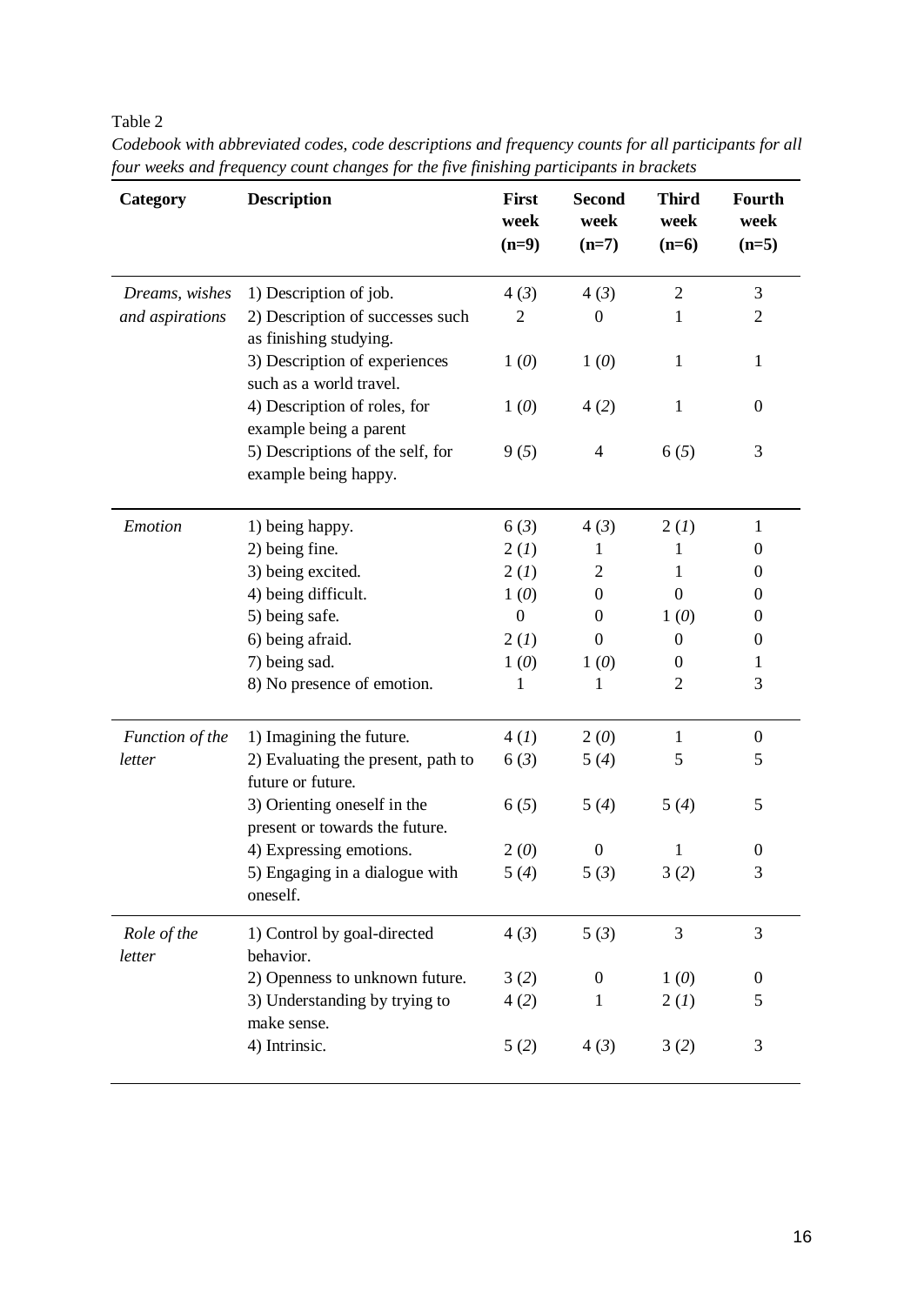| Temporal<br>orientation    | 1) Future described is within<br>days or weeks.                        | $\boldsymbol{0}$ | $\boldsymbol{0}$ | $\mathbf{0}$   | $\boldsymbol{0}$ |
|----------------------------|------------------------------------------------------------------------|------------------|------------------|----------------|------------------|
|                            | 2) Future described is within<br>years.                                | 5(2)             | 3(2)             | $\overline{2}$ | 3                |
|                            | 3) Future described is more than<br>10 years away.                     | 3(2)             | $\boldsymbol{0}$ | 2(l)           | $\boldsymbol{0}$ |
|                            | 4) No presence of temporal<br>orientation.                             | $\mathbf{1}$     | 4(3)             | $\overline{2}$ | $\overline{2}$   |
| Valence                    | 1) The future is described<br>optimistically.                          | 5(3)             | 6(4)             | 4(3)           | $\mathbf{1}$     |
|                            | 2) The future is described<br>pessimistically.                         | $\boldsymbol{0}$ | $\boldsymbol{0}$ | $\Omega$       | $\boldsymbol{0}$ |
|                            | 3) The future is both seen<br>optimistically and<br>pessimistically.   | 4(2)             | $\mathbf{1}$     | 2              | 4                |
| Specificity                | 1) The future situation is<br>explained concretely and with<br>detail. | 5(2)             | 6(4)             | 3              | 3                |
|                            | 2) The future is explained with<br>little detail and open.             | 4(3)             | $\overline{0}$   | 2(I)           | $\overline{2}$   |
|                            | 3) No specificity could be<br>determined.*                             | $\boldsymbol{0}$ | $\mathbf{1}$     | 1              | $\boldsymbol{0}$ |
| Subjective time<br>horizon | 1) The future is described with<br>little detail and seems far away.   | 3(l)             | 1                | 2(l)           | $\overline{2}$   |
|                            | 2) The future is described<br>thoroughly and seems close.              | 5(3)             | 5(3)             | 3              | 2                |
|                            | 3) No subjective time horizon is<br>visible.                           | $\mathbf{1}$     | 1                | 1              | 1                |
| Receiver of<br>letter      | 1) The letter is directed towards<br>oneself.                          | 9(5)             | 7(5)             | 6(5)           | 5                |
|                            | 2) The letter is directed towards<br>a family member.                  | $\boldsymbol{0}$ | $\theta$         | $\mathbf{0}$   | $\boldsymbol{0}$ |
|                            | 3) The letter is directed to<br>someone else.                          | $\boldsymbol{0}$ | $\boldsymbol{0}$ | $\mathbf{0}$   | $\boldsymbol{0}$ |

# **First impression**

Reading the letters was very exciting and I felt honored to gain such insight into the personal life of the participants. These letters are always of a personal nature and the reader gets great insight into the personal life of the writer.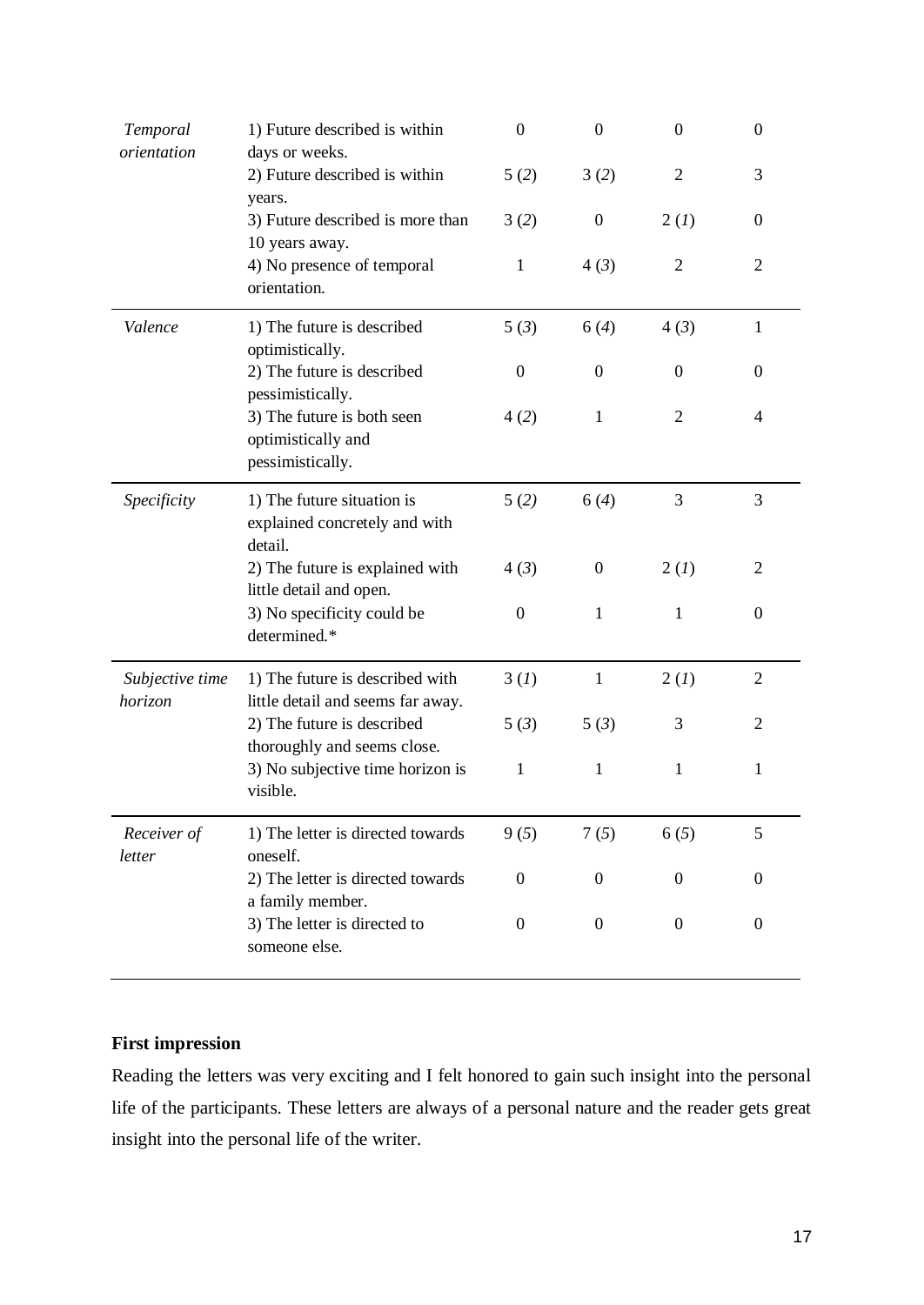The drop-out rate was very high with 44% of the participants from week 1 not finishing week 4 (some still wrote letters in week 2 and 3). The average length of a letter was half a page (approximately 400 words) but with great deviations. The longest letters on average were the first and last letter up to a full page which could be due to exactly being the first and last letter: no one had previous experience in using Letters from the Future. On first sight the letters seem to be very stable and every participant demonstrated a personal style leading to being able to read a letter from week 2-4 and immediately being able to connect it to the participant without knowing who wrote it.

#### **Week 1**

To explain the coding scheme and give an overview how the participants started the first week the codes will be presented with examples of quotes.

#### *Receiver of the letter.*

All nine participants wrote the letter to themselves, indicated by a greeting to oneself: "Dear S., by now you are in your late thirties [...]" (Participant 2, week 1).

#### *Temporal Orientation.*

Most of the letters have been about a future that is years away from the present  $(n= 5)$ . No participant wrote a letter that is days to weeks away from now and several have written from a decades-away future  $(n= 3)$ . As asked for in the instructions it has been made explicit by either stating a year from when the letter is written or describing the future in a way that it becomes clear:

"I am surrounded by nothing but nature and the ocean, 5 years from where you are now" (Participant 7, week 1).

For one participant no temporal orientation was visible.

#### *Content (Dreams, Wishes and Aspirations).*

For the dreams and wishes *all 9* participants wished for the fulfillment or improvement of the Self. There were many different goals, such as becoming more capable:

"Through the practice of meditation and further meditation courses, I am able to deal with most situations that happen to me and can show and teach others how to do it themselves" (Participant 8, week 1)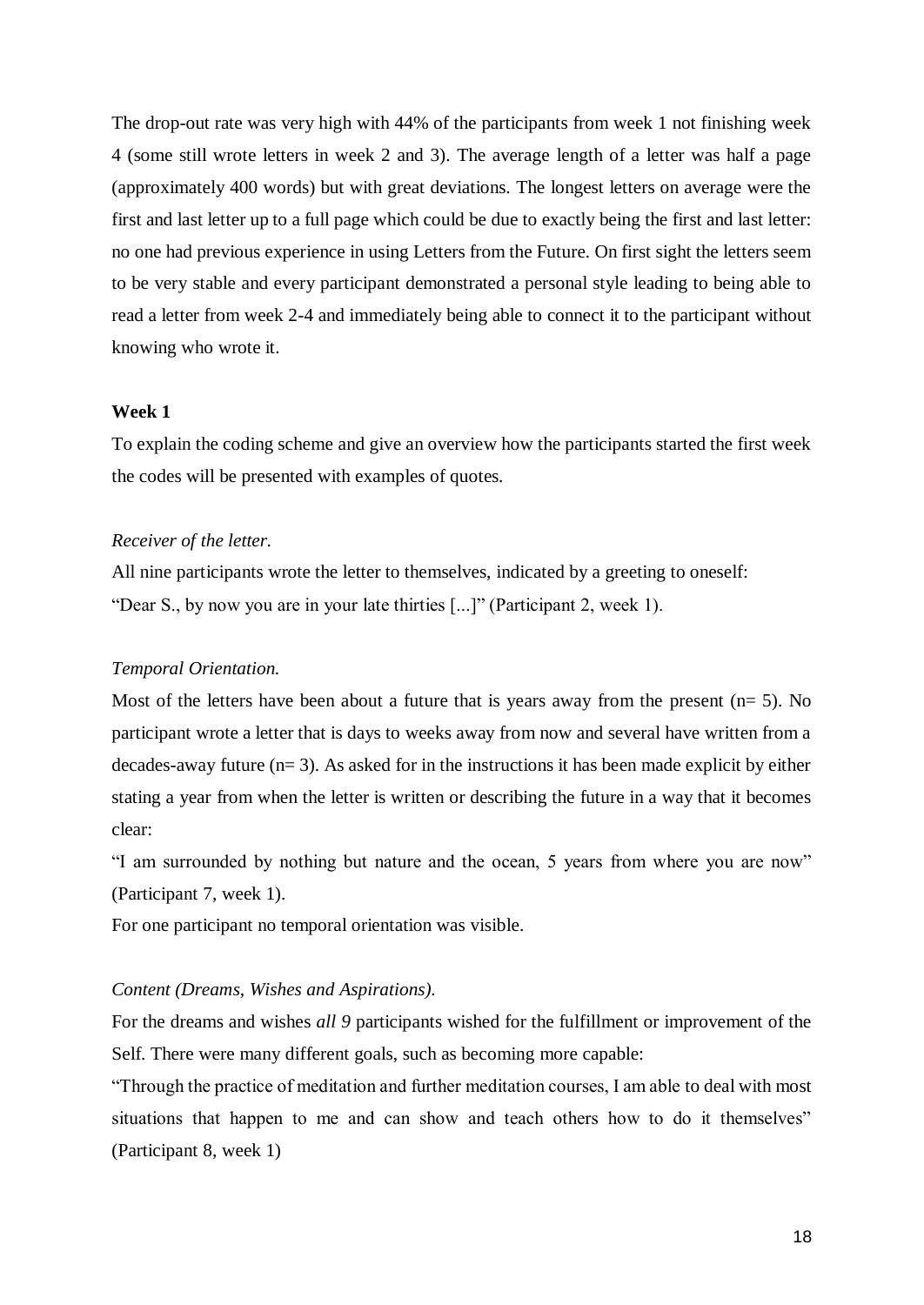Or finally reaching a goal because of one's abilities: "I am not here to tell you that everything will be easy and joyful (...) but your dedication and stubbornness will pay off eventually" (Participant 3, week 1).

Even when multiple dreams have been expressed, the fulfillment of the self has been the most important one which was indicated by the amount of words or sentences that could be linked to this wish. The second most important wish which was expressed was that of acquiring a job or improving the current job  $(n= 4)$ . Usually, the description was accompanied by a thorough description of the then practiced job or what would need to happen to get to that goal. The descriptions of all participants were very similar and the style of the following excerpt is representative for most descriptions:

"In this future, I can work together with people who are just curious and want to explore more than the usual working life and see what's in the depth of the mind. My job is continuous learning and providing help through coaching to others on whatever they want to achieve themselves" (Participant 8, week 1).

Descriptions of successes were present two times while both descriptions of roles and experiences just once.

#### *Emotions.*

Apart from one participant all participants expressed at least one emotion up to three emotions. The most expressed emotion was that of being happy  $(n= 6)$  which can be connected to the overarching desire for fulfillment of the Self (as described in the content part). Happiness, representative for all emotions, was described either through expressions ("Wuuuhuuuu", participant 9, week 1) or descriptions:

"Instead of reaching for the stars and trying to change the world you have settled for a stable and secure 9-5 office job and you are damn well satisfied about it" (participant 2, week 1). For the prevalence of the other emotions please check the table at the beginning of the section.

#### *Specificity.*

Concerning specificity, there was an even distribution of concrete  $(n= 5)$  and abstract  $(n= 4)$ decisions of the future between participants. Concrete descriptions have usually been focused on detailed description of the future and its events:

"Today I thought about how I'm gonna celebrate my birthday. [...] This time I will invite my whole family to us to the garden. Also my sister's friends are allowed to come since its also her birthday" (translated, participant 9, week 1).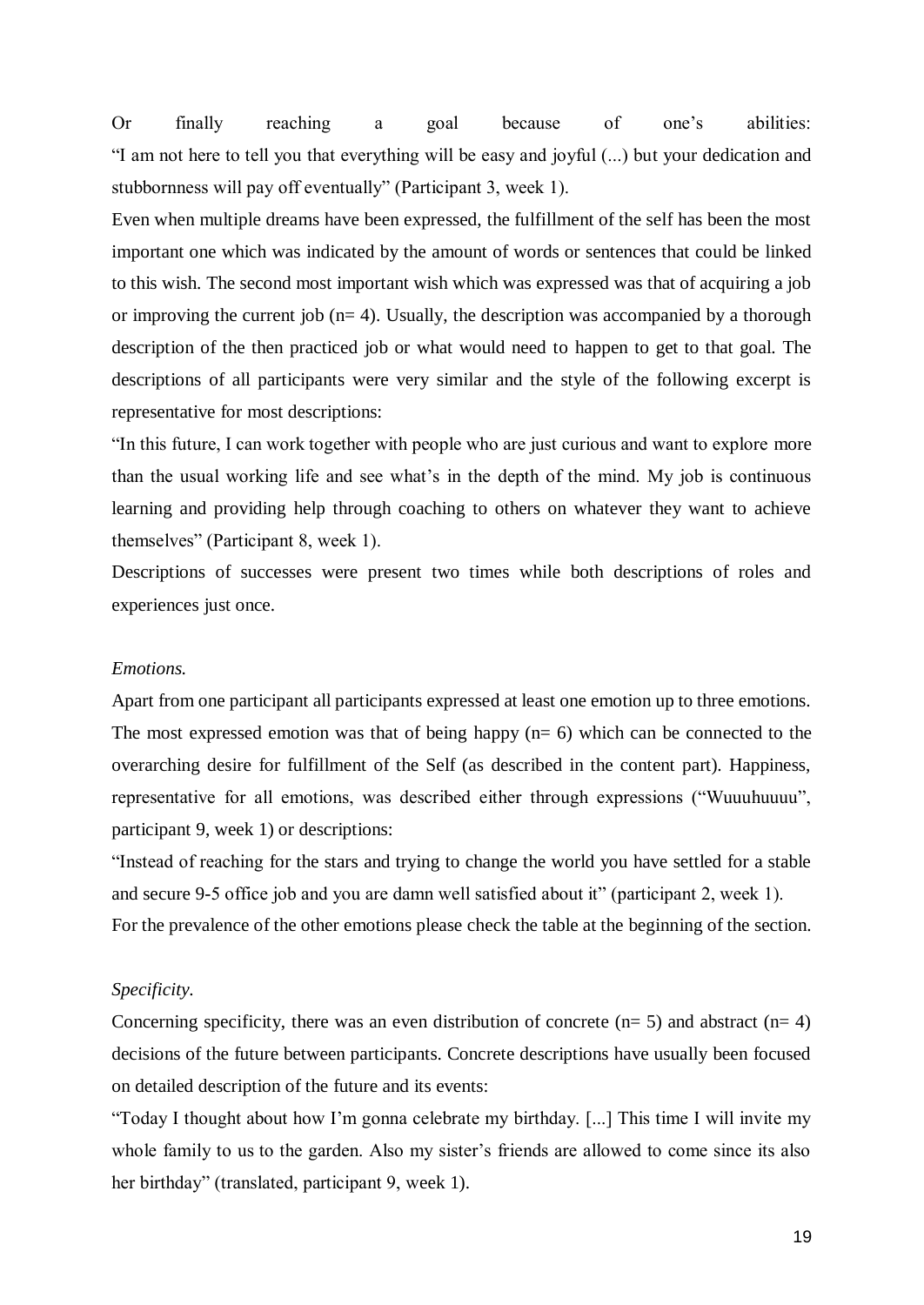Abstract descriptions were open and ambiguous and usually also considered more abstract topics and goals than those with concrete descriptions, such as above, describing her future birthday party.

"However, things will change, that I can tell you. Most importantly, you will find ways to manage your fear" (participant 1, week 1).

Here, no concrete ways to manage the participant's fear are given, just that there will be ways to manage the fear. Finally, it was interesting to see that while one participant had both concrete and abstract attempts at describing the future, usually there was a clear dominance of either the concrete or abstract form.

#### *Valence.*

No participant has indicated a solely pessimistic outlook  $(n=0)$  on the future. The participants either adopted a purely optimistic outlook  $(n= 5)$  or a mixed outlook  $(n= 4)$ , with the proportions being even. The mixed outlook often seemed to stem from a desire to dream about the future, but at the same time 'not lose the connection to reality' and be realistic: "[...] Afterwards you spend the evening with your wife, may it be doing sports together or lounging in front of the tv binge watching the 5th GoT-Spin off. *This may all sound like far distant, unfathomable dream to you now*, but it all could become reality once you figured out to accept your life and the cards you were dealt" (participant 2, week 1, italics added by author for clarification).

On the one hand, the participant describes a future he desires quite specifically but at the same time reminds himself of the distance between the image and the current self.

#### *Functionality of the letter.*

Concerning the functionality of the letter most letters adopted multiple functions and all five functions have been present in the letters. The most adopted functions were evaluating  $(n=6)$ and orienting  $(n= 6)$  and the least adopted function was to express emotions  $(n= 2)$ . Sometimes it was tricky to assess both imagining the future  $(n= 4)$  and engaging in a dialogue with oneself (n= 5) because they are both essential elements of the letter itself and in the end letters that explicitly presented symbols of a dialogue or an imaginatory process which helps the reader 'feel' the described future were categorized as such.

"By the way, greetings from your children" (translated, Participant 5, week 1) would be an example of a 'engaging in a dialogue with oneself' functionality. A representation of the evaluation of the present or the future would be the following: "In hindsight I can tell you that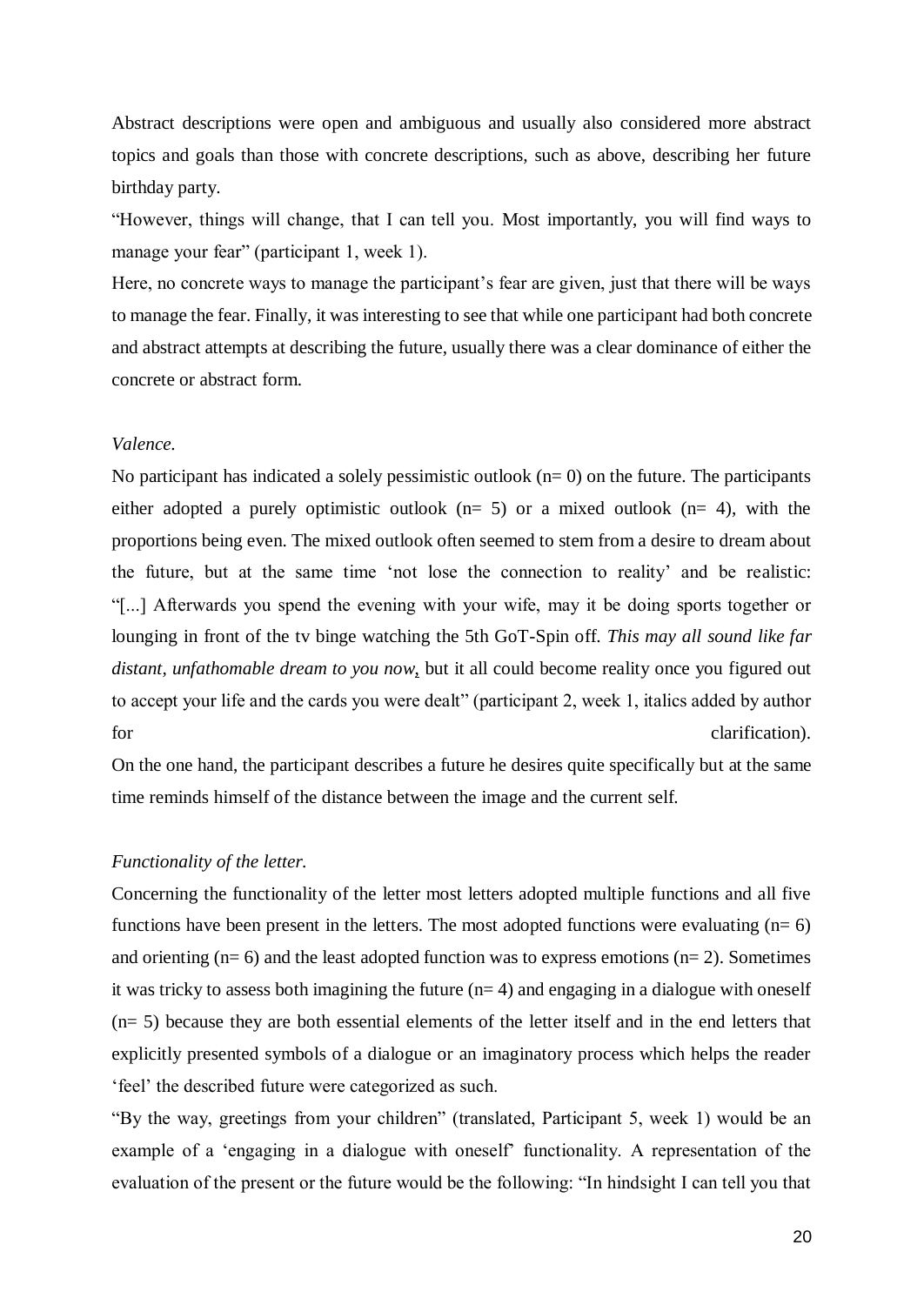your considerateness and presumption that you have nothing interesting to say is just a foul trick, to make it convenient for you, to not go into conflict" (translated, Participant 6, week 1). Here, the participant's future self evaluates the present self's considerateness and one could also argue that it at the same time is an orientation towards other behaviors, in this case go into conflict and not being considerate the whole time.

#### *Role of the letter.*

The roles of the letter showed great, distributed variety (see Table 2). Many letters fulfilled multiple roles, often because covering multiple topics and often excerpts that reflected a role also reflected a function:

"Anyways, what I am writing this letter for is to ensure you that everything will find its place, even you and your stubborn worries about everything" (Participant 5, week 1). Here, he introduces the role of the letter as being of an intrinsic nature  $(n=5)$ , but at the same time starts evaluating the present self or even orienting towards a future without that much worry.

A typical 'control by goal-directed behavior' function  $(n=4)$  looks something like this:

"You have transformed your division into a proper team, with a culture, that is known for that even outside of its area of expertise. That you have achieved with the help of your workshops on the topics of feedback and conflict management and the implementation of 'New Work' working methods" (translated, Participant 6, week 1).

Openness to unknown future was present three times and understanding by trying to make sense four times.

#### *Subjective time-horizon.*

For the subjective time-horizon the participants were on both spectrums. Predominantly, participants described their future as close to the present (n= 5): "Don't be afraid: everything will come as you wished for. You will finish your further education already this year and there will be options to for you to use your new competences in practice" (translated, participant 5, week 1).

One letter didn't show a subjective time horizon and three had their futures described in little detail and 'far away'.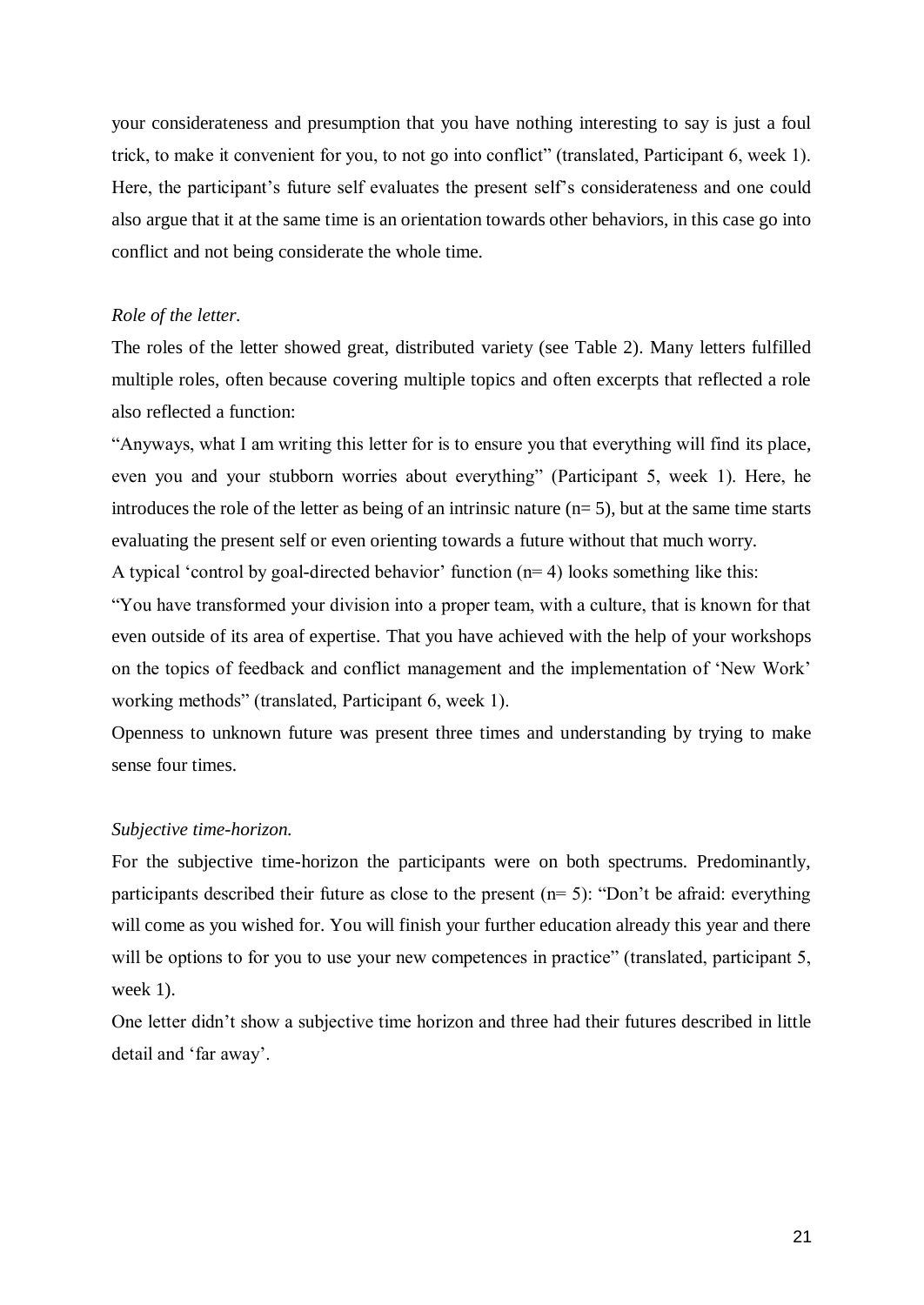# **Change and stability over time - week 1 to week 4**

To illustrate the stability and change over time first a case of very stable characteristics will be presented, followed by a more changing case. Afterwards, the general change over the four weeks will be described.

# **First case: Participant 6, Markus**

First a table will be presented with the results from all four weeks for Markus and then the first letter is presented to gain a deeper understanding of the meaning making of Markus.

Table 3

| Category                                | Description                                                                                                                                                                                                                                             | First<br>week    | Second<br>week  | <b>Third</b><br>week   | Fourth<br>week |
|-----------------------------------------|---------------------------------------------------------------------------------------------------------------------------------------------------------------------------------------------------------------------------------------------------------|------------------|-----------------|------------------------|----------------|
| Dreams,<br>Wishes<br>and<br>Aspirations | Description of job.<br>Description of successes such as<br>finishing studying.<br>Description of experiences such<br>as a world travel.<br>Description of roles, for example<br>being a parent<br>Descriptions of the self, for<br>example being happy. | $\ddot{}$<br>÷   | ÷.<br>$\ddot{}$ | ÷.<br>$\ddot{}$        | +<br>+         |
| Emotion                                 | being happy.<br>being fine.<br>being excited.<br>being difficult.<br>being safe.<br>being afraid.<br>being sad.<br>No presence of emotion.                                                                                                              | $\ddot{}$        | $+$             | $+$                    | $\ddot{}$      |
| Function of<br>the letter               | Imagining the future.<br>Evaluating the present, path to<br>future or future.<br>Orienting oneself in the present or<br>towards the future.<br>Expressing emotions.<br>Engaging in a dialogue with<br>oneself.                                          | $\div$<br>÷<br>÷ | +<br>$\pm$      | $\ddot{}$<br>+         | +<br>+         |
| Role of the<br>letter                   | Control by goal-directed behavior.<br>Openness to unknown future.<br>Understanding by trying to make<br>sense.<br>Intrinsic.                                                                                                                            | ÷                | $\div$<br>+     | $\ddot{}$<br>$\ddot{}$ | +<br>+         |

*Codebook for participant 6 and frequency counts for all four weeks.*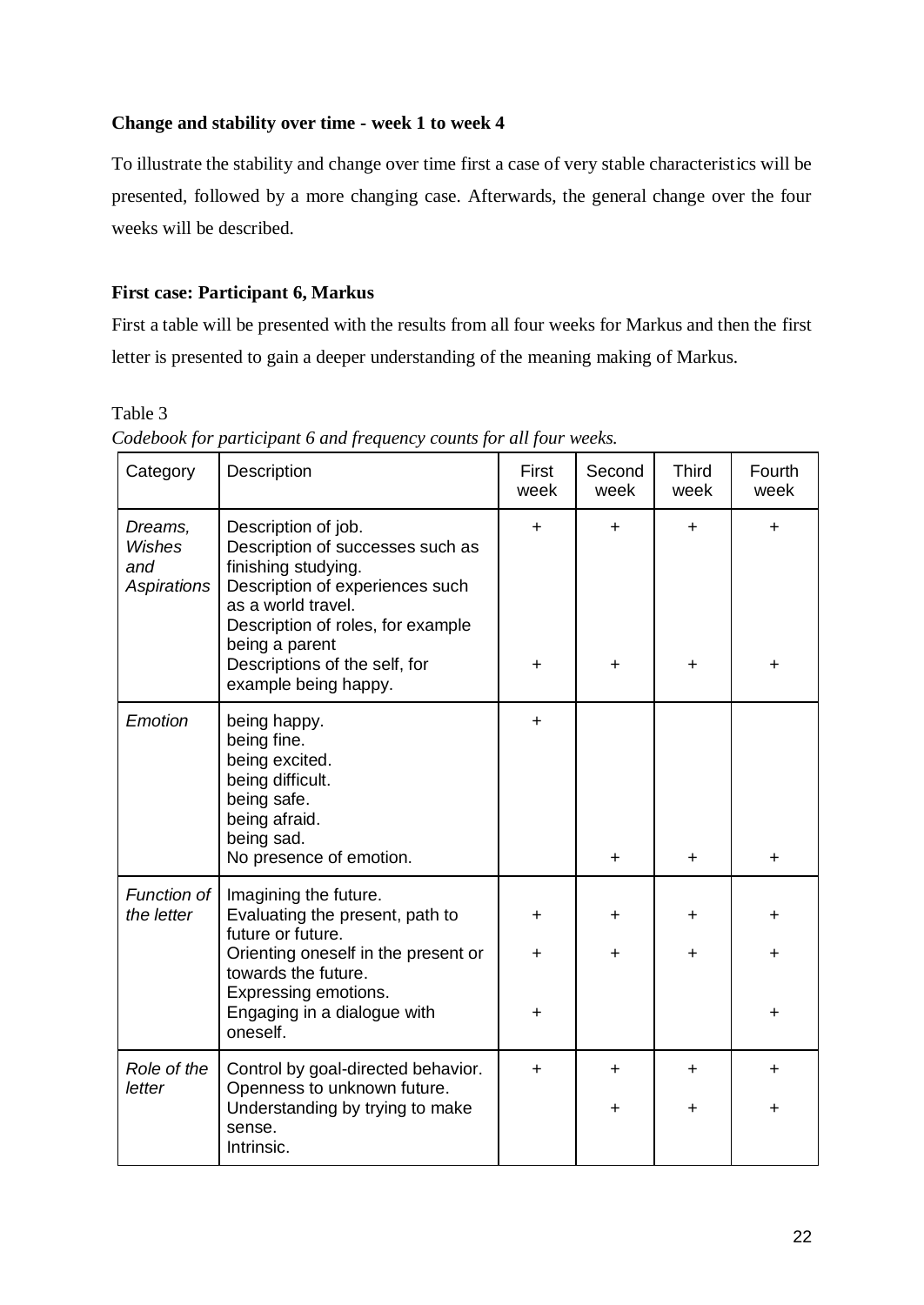| Temporal<br>orientation       | Future described is within days or<br>weeks.<br>Future described is within years.<br>Future described is more than 10<br>years away.<br>No presence of temporal<br>orientation. | $\div$ | ÷         | + | ٠ |
|-------------------------------|---------------------------------------------------------------------------------------------------------------------------------------------------------------------------------|--------|-----------|---|---|
| Valence                       | The future is described<br>optimistically.<br>The future is described<br>pessimistically.<br>The future is both seen<br>optimistically and pessimistically.                     | +      | +         | + | + |
| <b>Specificity</b>            | The future situation is explained<br>concretely and with detail.<br>The future is explained with little<br>detail and open.<br>No specificity could be<br>determined.           | $\div$ | $\ddot{}$ | + | ÷ |
| Subjective<br>time<br>horizon | The future is described with little<br>detail and seems far away.<br>The future is described thoroughly<br>and seems close.<br>No subjective time horizon is<br>visible.        | +      | +         | + |   |
| Receiver<br>of letter         | The letter is directed towards<br>oneself.<br>The letter is directed towards a<br>family member.<br>The letter is directed to someone<br>else.                                  | $\div$ | $\div$    | + | ÷ |

# *1. Letter by Participant 6 (translated from german)*

Dear Markus,

All the best from 2022. You are probably asking yourself why I'm writing to you but I thought I'd send a couple of messages to myself from three years ago. You have always been a great guy and have been unerringly faithful to your path. Your self-reflection, your motivation and your ambition to personal development have brought you where you are today. But one thing after the other.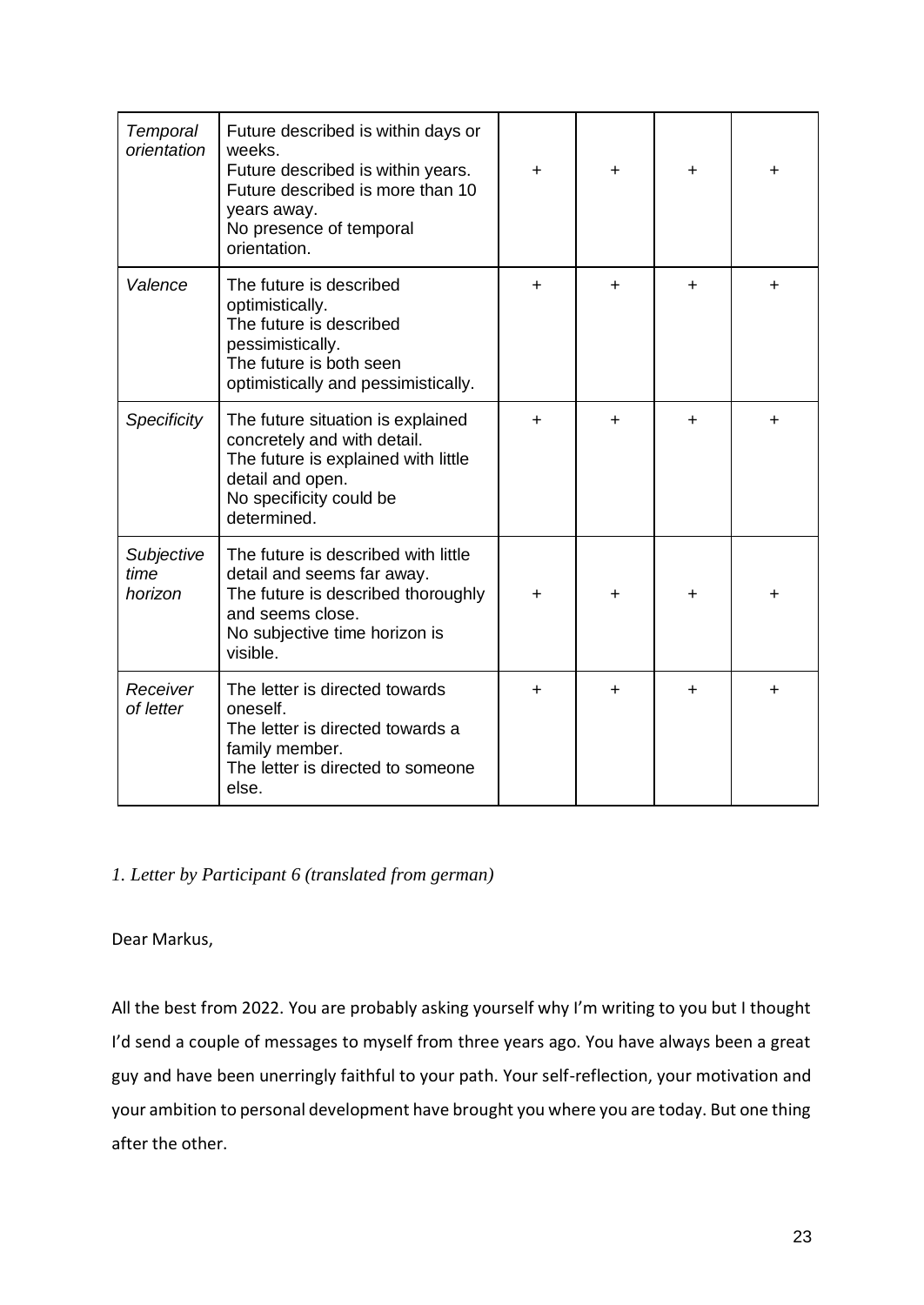You have found a nice balance between Home Office and a cool working place. Modern communication tools make it insignificant where you work but you still love the work with people. You work with people that get excited about new topics in the work world and at the same time have a clear pragmatism. You have made your division to a well-working team with a culture that is known far outside of its domain. You have done that through your workshops on the topics of feedback and conflict management and the installment of New Work working methods. The topic mindset, there, is very dear to your heart. But in principle you all know that today already. What has changed the most is your understanding of leadership. You perceive leadership as detached from hierarchy and steer on many different plains, yourself, your colleagues, project members and your boss. You don't hold yourself back through wrong humility but perceive every situation to get into leadership. Here your leadership-diary and development-plan has helped you immensely, as the constant seeking for feedback. You have understood that governance is a form of shaping and a tool for creating your own future and present.

That, also, is nothing new to you. So what is holding you back to do this more in the year 2019 I ask you. When looking back I can say that your thoughtfulness and your assumption that you have nothing interesting to share is just a foul trick, to be comfortable and not go into conflict. That your viewpoints are seen as valuable by others, is something you get reflected daily. On the other hand you love this exchange and contact.

Today, in 2022, you have found pleasure in leading, shaping and influencing. You already do that in your workshops, now transfer that to other areas of your life. You already have all the abilities, ultimately it's about you becoming aware of that, where your leadership is needed or where you want to intervene shaping-ly.

By the way, I'll write you every week now to give you further impulses in your selfdevelopment.

Until next week,

Markus (from 2022)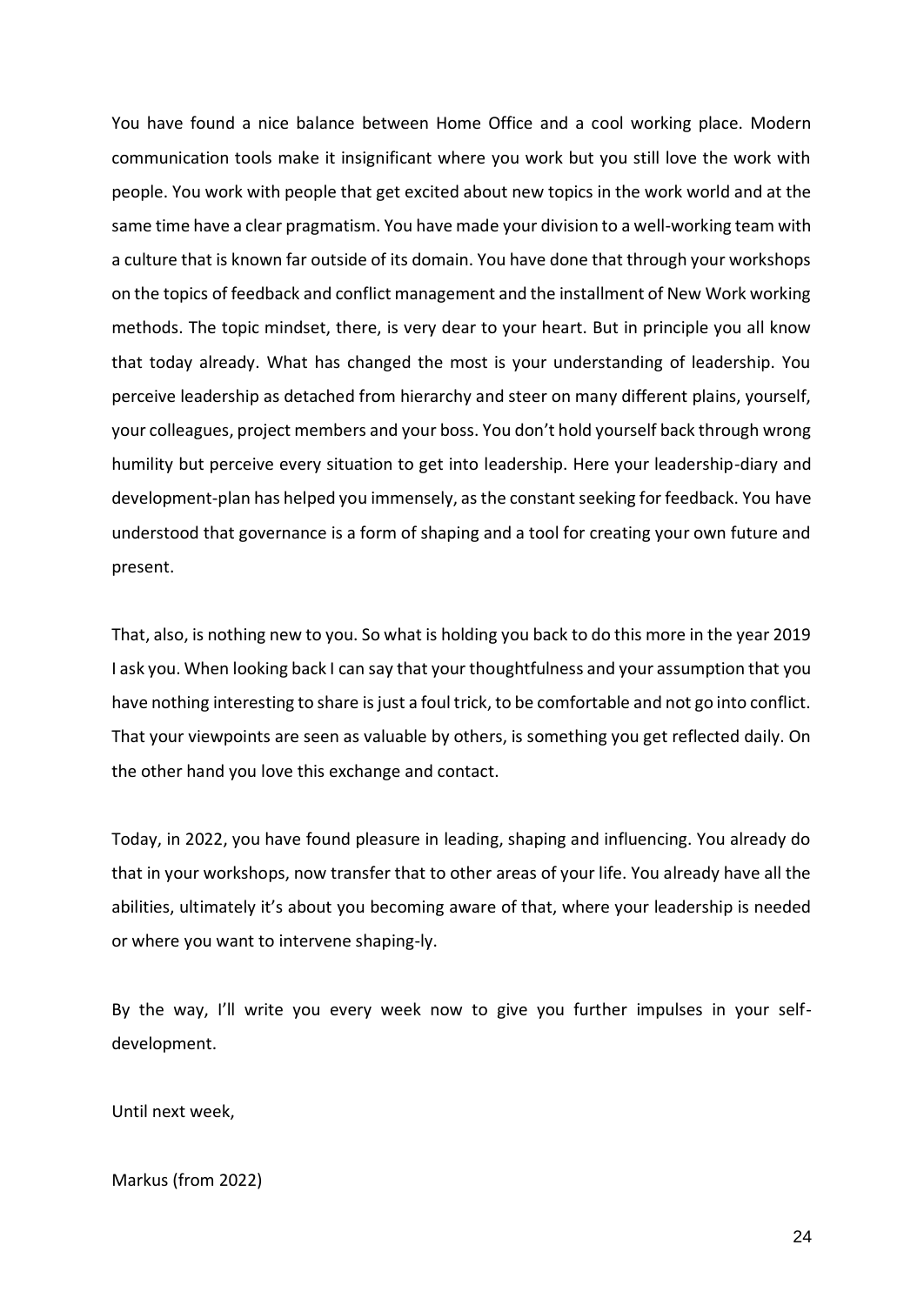Markus has focused his attention on extensively describing his personal and professional development until 2022. He goes into great detail describing that Markus from today is missing the self-awareness that he has all the wanted qualities of building up his division or recognizing the leadership-role in himself already inside himself. He even presents an explanation of why that is, namely his wrong thoughtfulness and assumption that he has nothing interesting to say as a foul trick to stay comfortable.

In the following letters Markus, very stably, extends his personal development into great detail providing deeper insight into how to change to the desired self. In letter 2 Markus goes on to make a list of four areas providing descriptions in great detail of areas in which he has improved in 2022:

"In the following four areas you have improved tremendously:

- 1. You are better in Observing: You have a knife-sharp clarity in everyday life decisions and a clear focus on the observation, without judgement. (...)
- 2. You are better in Orienting. (...)
- 3. You are better in Deciding. (...)
- 4. You are better in testing decisions (assumptions). (...)" (translated, week 2).

In letters 3 and 4 he each selects two of the above areas and goes into even further detail specifying his personal development.

Immediately, it can be seen that the Content stays exactly the same without deviation. Concerning the expression of emotion only in the first letter a hint is given towards being happy about having the desired qualities. In the rest of the letters no emotion is present.

Markus' letters are stable in portraying the multitude of functions i) evaluating the present and path to future, ii) orienting oneself towards the future and iii) in letter 1 and 4 engaging in a dialogue with himself:

"Today I write you, how the impulses I've given you last week have impacted the future in the year 2022, the time from which I write, and which actions you have taken to get there."

Concerning the role of the letter Markus is very controlled by goal-directed behavior and creating understanding by trying to make sense as already becomes obvious in the first letter and is done in the same style in the following letters:

"To further train this ability you have joined John's recruitment team in the assessment center and quarrelled over your strengths and weaknesses" (translated, week 3).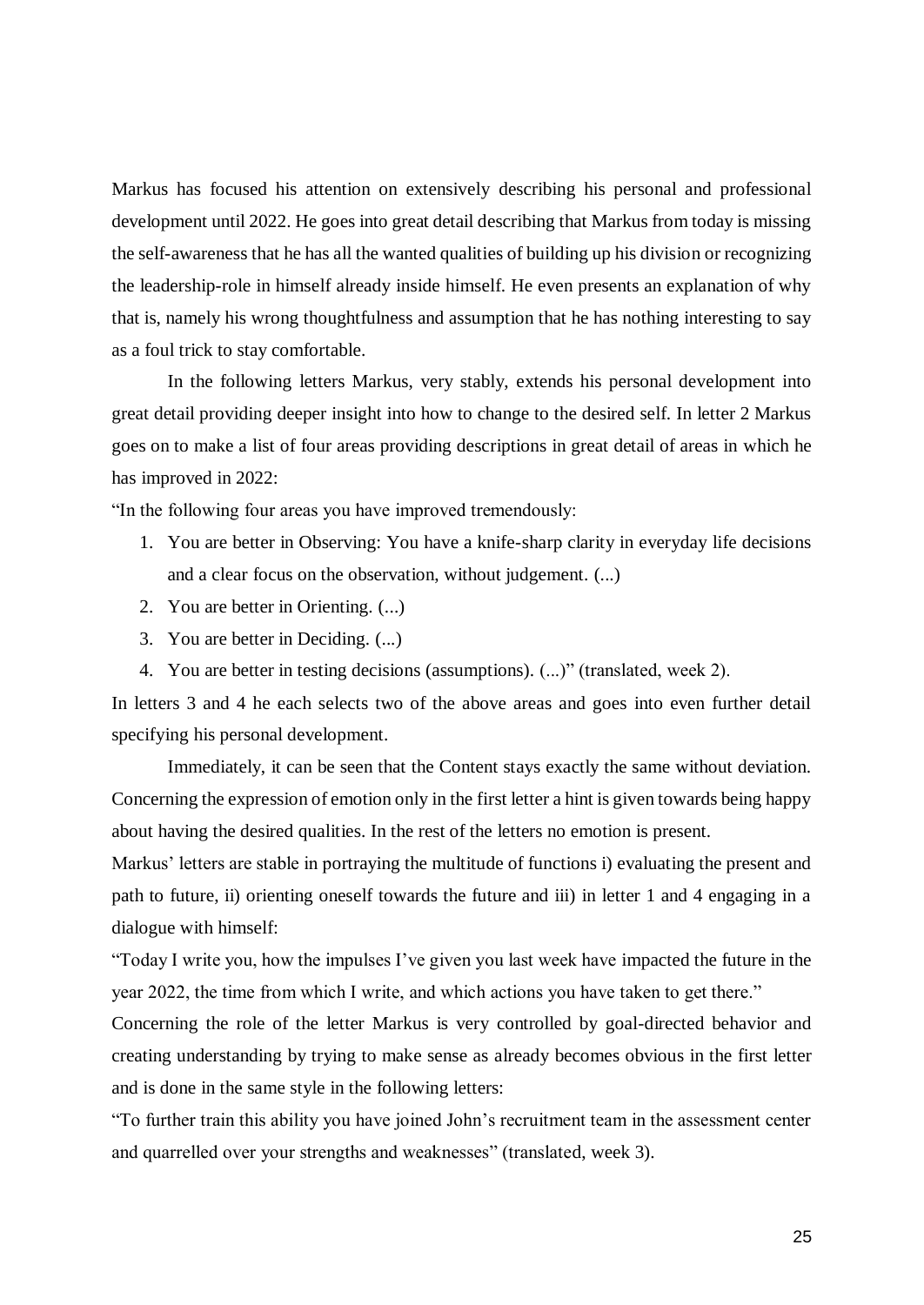For all the other characteristics Specificity, Valence, Temporal orientation, Subjective time horizon and the receiver of the letter all four letters displayed the same characteristics.

Even though Markus serves as the example with very stable characteristics it has to be mentioned that while the characteristics stay stable the letters *do* change. He deepens and specifies his future image and his personal development so while the characteristics stayed stable the future thought process still changed.

In conclusion, it can be said that Markus is very stable in all of the characteristics and followed a certain agenda during the four weeks.

#### **Second case: Participant 5, Jane**

Participant 5, named Jane, has demonstrated the most change when looking at the differences between the weeks concerning the characteristics, especially between week 1 and week 4. These differences will be looked at closely after a presentation of the codebook.

#### Table 4

| Category                             | Description                                                                                                                                                                                    | First<br>week          | Second<br>week         | <b>Third</b><br>week | Fourth<br>week |
|--------------------------------------|------------------------------------------------------------------------------------------------------------------------------------------------------------------------------------------------|------------------------|------------------------|----------------------|----------------|
| Dreams,<br>Wishes and<br>Aspirations | Description of job.<br>Description of successes such as<br>finishing studying.<br>Description of experiences such as<br>a world travel.<br>Description of roles, for example<br>being a parent | $\ddot{}$<br>$\ddot{}$ | $\div$<br>$\ddot{}$    | ÷<br>$\ddot{}$       | +              |
|                                      | Descriptions of the self, for<br>example being happy.                                                                                                                                          | $\ddot{}$              |                        | $\ddot{}$            | +              |
| Emotion                              | being happy.<br>being fine.<br>being excited.<br>being difficult.<br>being safe.<br>being afraid.<br>being sad.<br>No presence of emotion.                                                     | $\ddot{}$              | $\ddot{}$<br>$\ddot{}$ | $\ddot{}$            | ┿              |
| Function of<br>the letter            | Imagining the future.<br>Evaluating the present, path to<br>future or future.<br>Orienting oneself in the present or<br>towards the future.<br>Expressing emotions.                            | $\ddot{}$              | $\ddot{}$              | $\div$<br>$\div$     |                |

*Codebook for participant 5 and frequency counts for all four weeks.*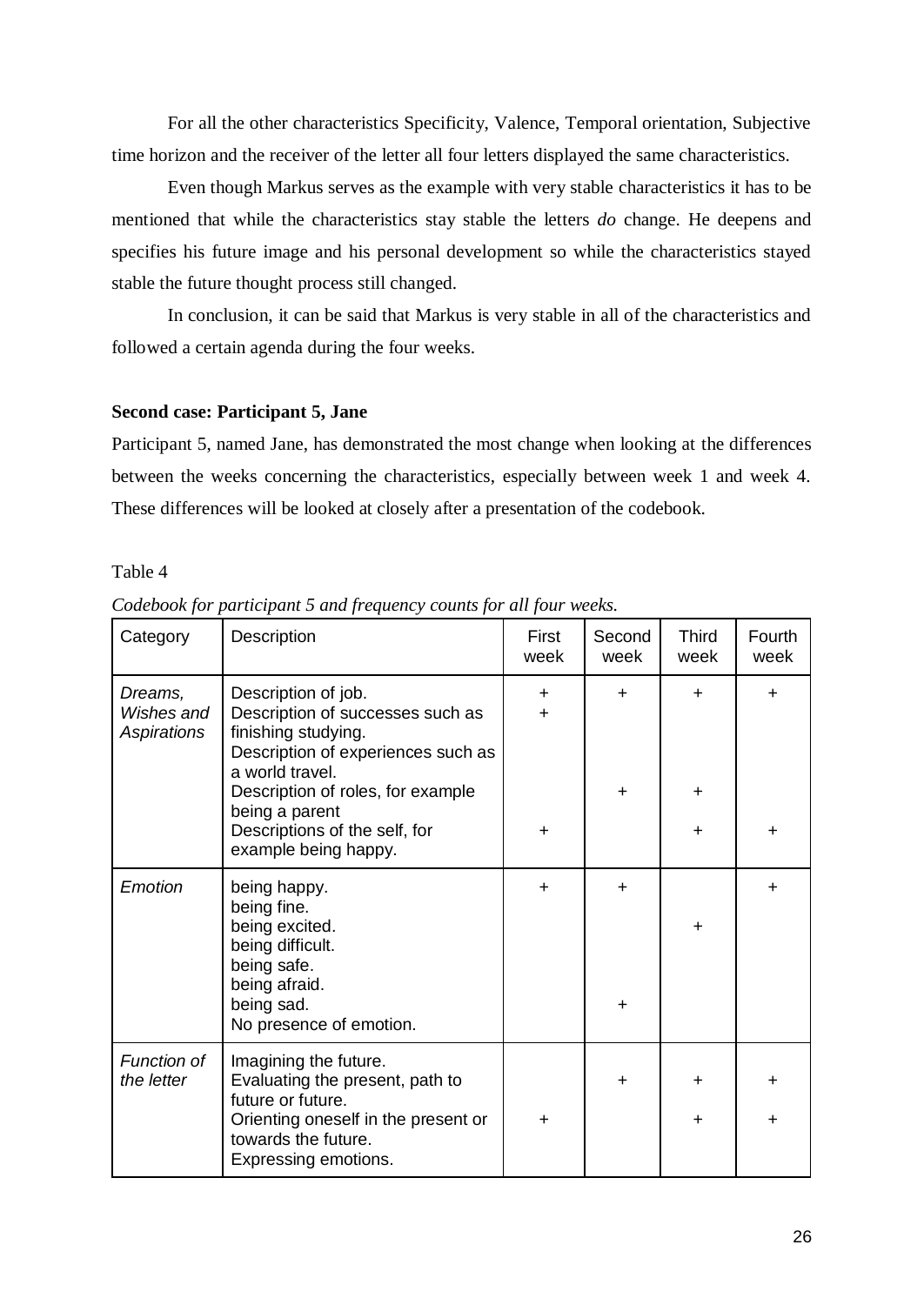|                            | Engaging in a dialogue with                                                                                                                                              |    | ┿         | ٠         | +         |
|----------------------------|--------------------------------------------------------------------------------------------------------------------------------------------------------------------------|----|-----------|-----------|-----------|
|                            | oneself.                                                                                                                                                                 | +  |           |           |           |
| Role of the                | Control by goal-directed behavior.                                                                                                                                       | ÷. | $\ddot{}$ | $\ddot{}$ |           |
| letter                     | Openness to unknown future.<br>Understanding by trying to make                                                                                                           |    |           |           | ┿         |
|                            | sense.<br>Intrinsic.                                                                                                                                                     |    | $\ddot{}$ |           | ٠         |
| Temporal<br>orientation    | Future described is within days or<br>weeks.<br>Future described is within years.<br>Future described is more than 10<br>years away.                                     |    |           |           |           |
|                            | No presence of temporal<br>orientation.                                                                                                                                  | ٠  | $\ddot{}$ | ٠         | +         |
| Valence                    | The future is described<br>optimistically.<br>The future is described<br>pessimistically.                                                                                | ٠  | $\ddot{}$ | $\ddot{}$ |           |
|                            | The future is both seen<br>optimistically and pessimistically.                                                                                                           |    |           |           | +         |
| Specificity                | The future situation is explained<br>concretely and with detail.<br>The future is explained with little<br>detail and open.<br>No specificity could be<br>determined.*   | +  | ÷         | $\ddot{}$ | ┿         |
| Subjective<br>time horizon | The future is described with little<br>detail and seems far away.<br>The future is described thoroughly<br>and seems close.<br>No subjective time horizon is<br>visible. | +  | +         | +         | ٠         |
| Receiver of<br>letter      | The letter is directed towards<br>oneself.<br>The letter is directed towards a<br>family member.<br>The letter is directed to someone<br>else.                           | ÷. | $\ddot{}$ | $\ddot{}$ | $\ddot{}$ |

# *1. Letter, translated*

Lovely Jane,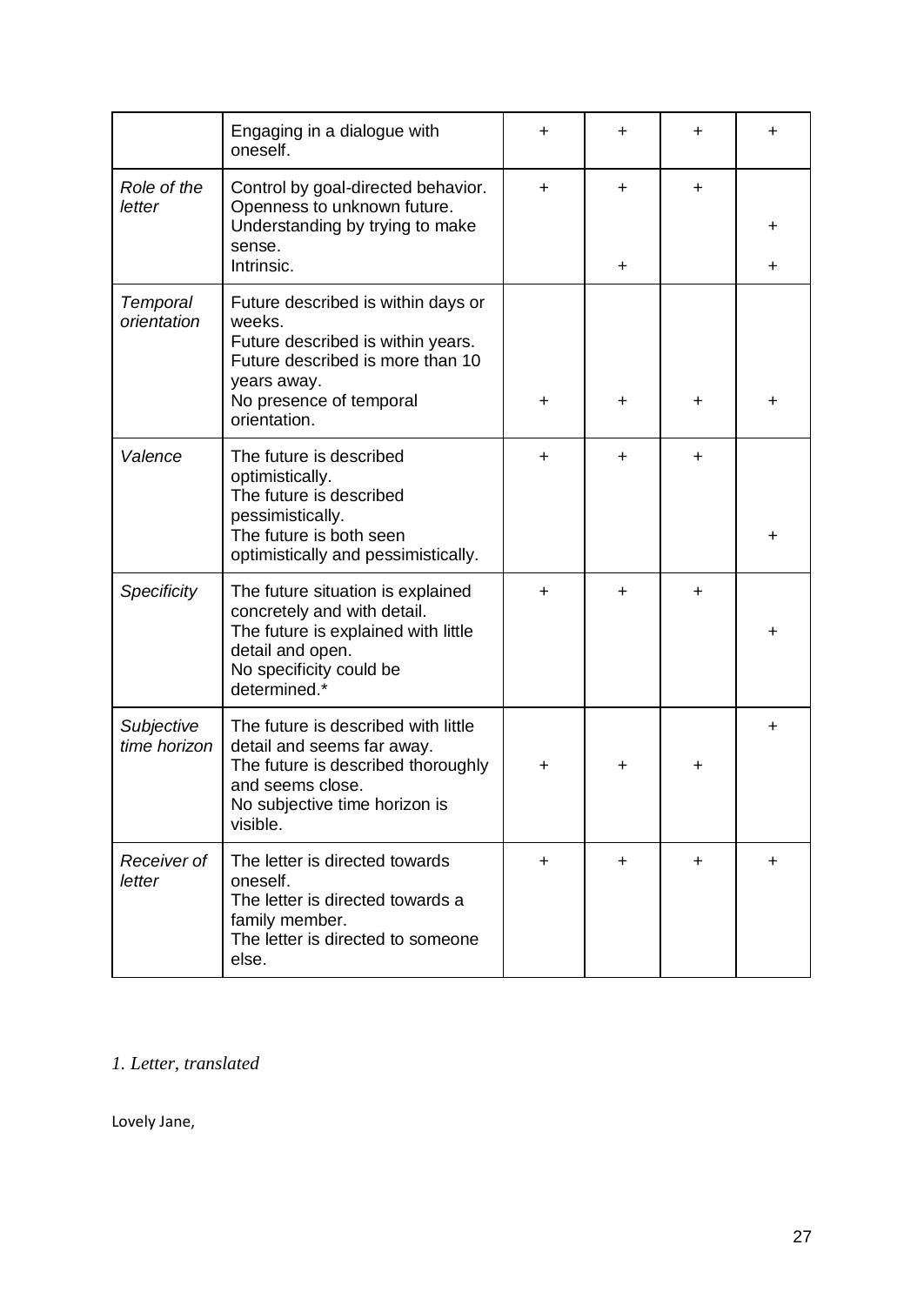Don't be worried: everything will come as you wished. You will finish your training already this year. And there will be a chance to put your new competences to use! Have trust in yourself, that your work will get the appreciation. Think about that no master has ever fallen from the skies. Accept that also you can do faults, because you can learn something from them.

By the way, greetings from your children. All are healthy and happy. Everyone is going their desired way, even if not always what you imagined. Nevertheless, your children stand on the ground with both their feet and have the necessary self-confidence to follow their dreams.

When I look into the mirror I see a young and still very attractive woman. I thank you for taking care of what you eat. That you do enough sports. I'm especially thankful for your daily yoga exercises that give me the mobility I have today. I feel perfectly healthy, powerful, and have enough energy to get everything done.

A small secret: we have broken through John's resistance and by this time are proud dog-owners, but I won't tell you the race. It is just beautiful, to have another family member!

I hug you,

Your Jane

*4. Letter, translated*

My lovely Jane,

That is now my last letter and we will get straight down to the nitty-gritty.

As I experience the advantage of higher age and the knowledge of the future I already know that you will be successful in everything that you have planned. And that's not the crunchpoint, as you already know deep down. I've got a question for you: what is most important to you in life? Think of three things. Or the other way round: what do you fear most in life? If you have answered this question (and as far as I know you your work doesn't stand on first or second place), then you know the following: a success or failure or fault that you do is insignificant. It's NOT THE CIRCUMSTANCES that bring you down. So where does this fear about a career restart come from?

And another thing. Please stop putting yourself into a frame that doesn't suit you. Don't try to be something that you aren't or aren't anymore. You already jumped into the cold water frequently. Now you are older and wiser. Take care of necessary security, also financially. Expand your report assessment so that everything else would just be a bonus. You have already set the foundation. Now look that YOU get the necessary security.

You also have a loving and reliable partner who supports you in everything. HE would still be there when everything goes down south. I understand that you don't want to go into a dependence. But then you need to take care or just learn to accept that.

Do you know what I regret? That I have been worrying constantly about something instead of living life and to enjoy. To live every day, every hour, every minute consciously. Like in the booktitle "don't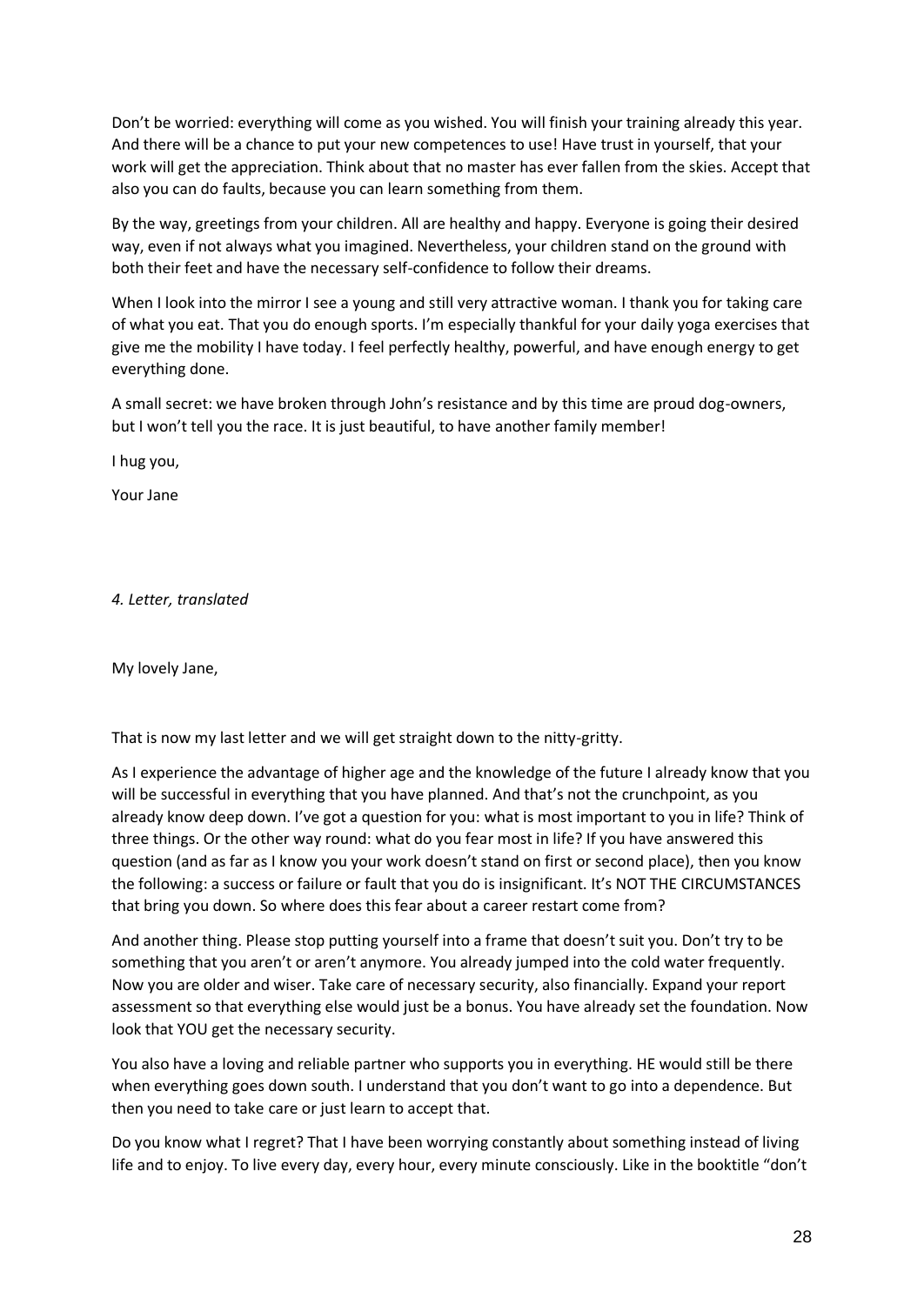worry, live...". I believe you only get happy like that. Don't believe that tomorrow, or in a month or a year; when you've done this and that; when you've fulfilled this goal - that you THEN can sit back and relax with a feeling of having work done. It doesn't work like that. Because you always look for new challenges. Once you've finished one project, another comes.

Follow the words of the zen-master:

*When I walk, I walk When I sleep, I sleep*

*When I eat, I eat...*

Be in the here and now because life could be over tomorrow and you haven't yet (and with that I mean fully out of your heart) lived. I build on you to internalize my words and find a way. And don't be afraid anymore, no matter what comes…

I love you

I believe in you

Your Jane

In the first letter Jane is very confident and optimistic in the success of the future. Her workrelated dreams are coming true, her children are healthy and happy and she feels fulfilled and healthy. The whole letter has a positive aura and the communication between the future and present self seems loving as indicated by, as an example, the letter starting with "lovely Jane" and ending with "I hug you". Concerning the characteristics, the letter fulfills a control role by encouraging certain behaviors such as doing sports, yoga and eating healthy and the described situations are expressed concretely, in detail and the function seems to be to orient present Jane for a good future.

By the time Jane writes her fourth and last letter the style of writing has changed. Now the topic is still in part her work but the majority revolves around the Self and it seems like a conversation is going on between future and present self about their states of mind. Future Jane asks present Jane to think about questions of great importance ("I've got a question for you: what do you fear most in life? Or the other way round: What do you fear most in life?") and compared to the first (and second and third) letter isn't completely optimistic but adopts a mixed approach, a more 'realistic' approach: In the first letter everything works out well and there is no need to question anything. In the fourth letter Jane starts with "I already know that you will be successful in everything you have planned" but continues to address her fear of a career restart. Further, she admits into, in the present,

29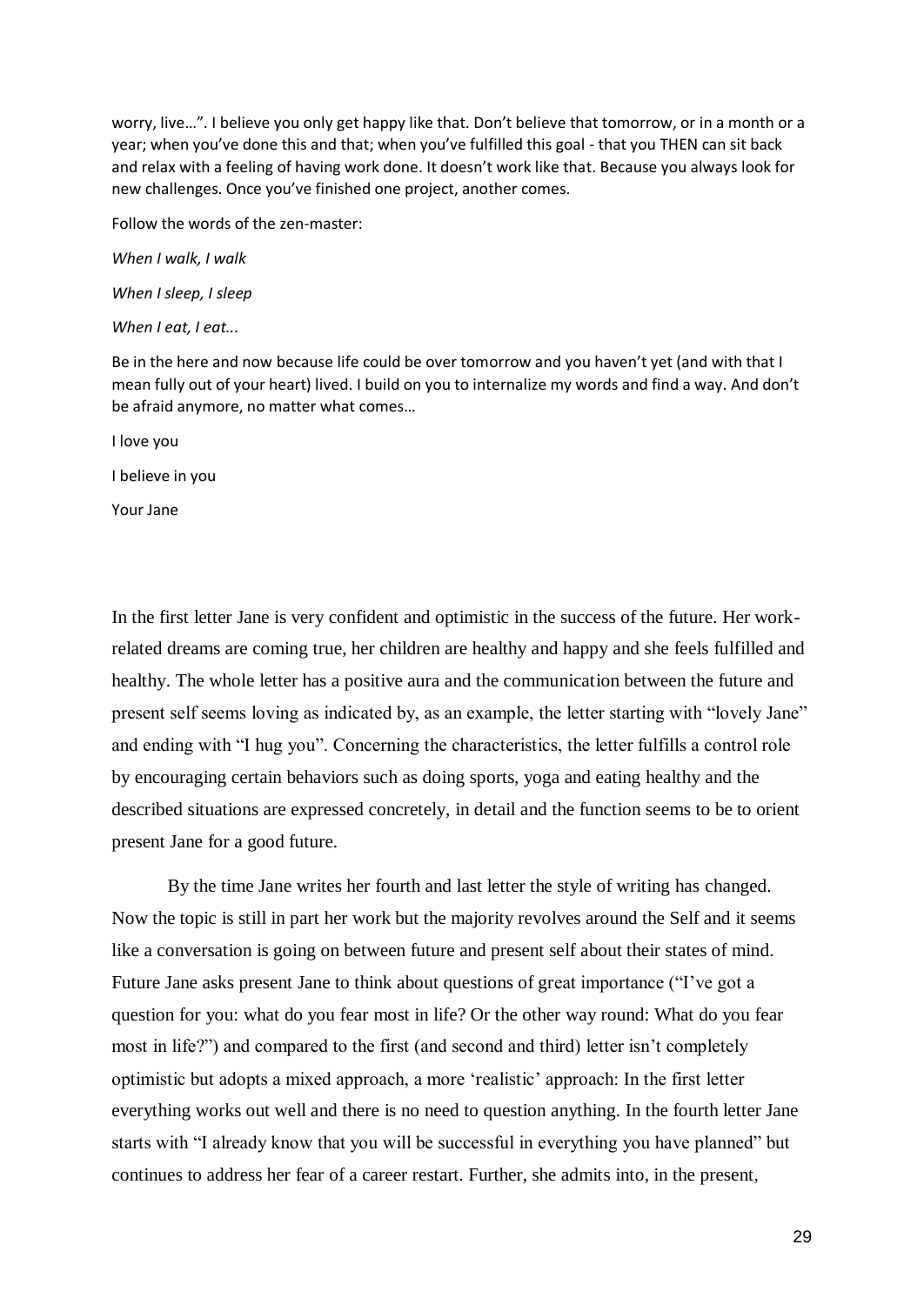putting herself "into frames that don't suit her" and encourages her to stop doing that. She also admits the fear of going into a dependence to her partner and that she hasn't lived life fully yet.

In all these parts it becomes obvious that present Jane isn't perfect yet and because of mentioning that present Jane still does need to put effort into it and needs the feedback of future Jane to eventually reach future Jane, otherwise she wouldn't have written about it. This can also be supported by the fact that her specificity has become lower and compared to the first letters now writes about the future with little detail and focuses more on the present. The subjective time-horizon becomes 'further away', indicating that there is a perceived bigger discrepancy between the present Jane and future Jane- in past letters it has seemed more close. Finally then, following out of it is that the function and role of the letter has changed since the first letter. Initially, the main function has been to orient present Jane for the future. Now, in the fourth letter, it is mainly about evaluating the present and far more engaging in a dialogue. The role is initially 'control by goal-directed behavior' which has switched to 'creating understanding by making sense' and 'intrinsic'. Future Jane tries to explain what cognitively has to change to reach a fulfilling future and uses book titles and "words of the zen-master" to elaborate her point.

In conclusion, it can be said that Jane's style of writing and the characteristics have changed a lot between the first and fourth letter. There was some change in the second and third letter but substantial change came with the fourth and last letter which seemed like a break off the 'utopian', fully optimistic versions before. This last letter gave Jane a broadening of the scope concerning content as she stops being mainly career-focused and even questions the primary focus on work.

#### **Overall change week 1-4**

Initially, it was planned to use all the available data to have more participants to compare. But eventually the data of the five participants that wrote all four letters were chosen to give a more consistent and valid picture of the stability of the characteristics. Please refer to Table 2 and look at the scores in brackets for the frequency counts discussed here.

When looking at the content, so the dreams, wishes and aspirations of the participants, the responses throughout the four weeks are very stable with the descriptions of the self being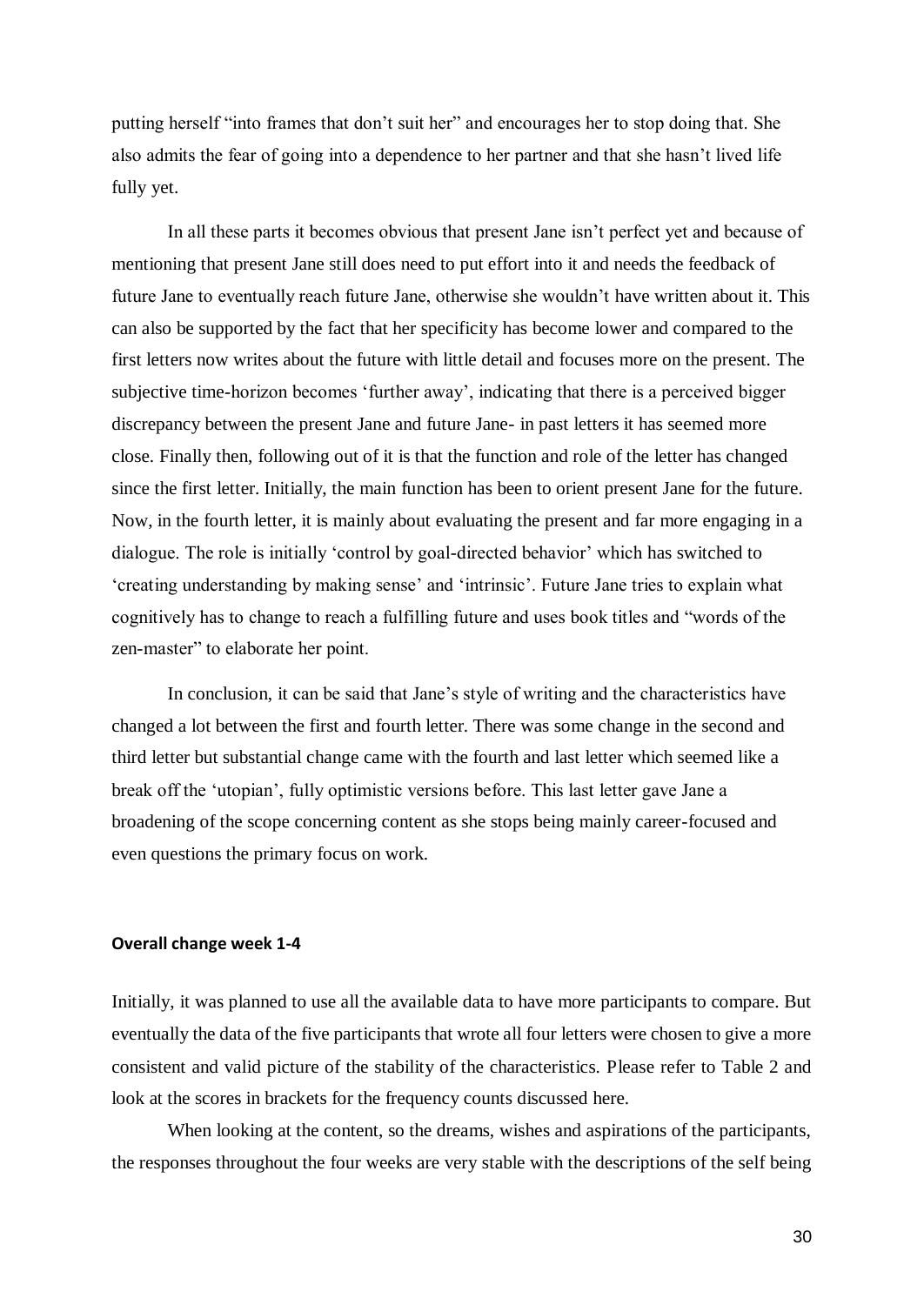the most prevalent followed by descriptions of the job. Also the multiplicity of contents stays stable with the number of dreams ranging between 9 and 10 overall on five participants.

Concerning Emotions it can be seen that despite the loss of participants the number of letters with no presence of any emotions is rising from initially 1 to 3 in week 4. Otherwise, 'being happy' is consistently the most important emotion to the respondents.

The functions of the letters are also very stable over the four weeks. Evaluating and Orienting are the most adopted functions with slight deviations between the weeks. It has to be mentioned that these two functions often came together and some units of analysis fulfilled both functions at the same time which might explain the similarity in their amount of use.

The role of the letters are very stable between week 1 and 3. Then in week 4 suddenly all five letters have an element of 'Understanding by trying to make sense' from initially being present twice per week. The rest of the roles stay stable.

Concerning temporal orientation the future is usually described 'years away' from the present. The amount of 'no presence of temporal orientation' rises from once the first week up to three times in week 2.

When looking at the valence of the participants no letter has indicated a solely pessimistic outlook and it varied between an optimistic and mixed outlook. The first three weeks are stable in optimism being the predominant outlook while in week 4 suddenly just one letter is fully optimistic and the rest of the letters adopts a mixed approach. This is in line with the description of the case of Jane in which the most change happened in week 4.

While initially the majority had vague descriptions with little detail of the future the specificity increases in the second week and stays dominant thereafter. One participant did not provide descriptions of the future and was coded as 'no specificity could be determined' in week 2 and 3.

In contrast to the results of specificity the subjective time-horizon was very stable in that three participants describe the future thoroughly and it seems close to the present while one participant describes it as if far away and one doesn't show any subjective time horizon.

Concerning the receiver of the letter in all four weeks all respondents directed the letter to themselves.

In conclusion it can be said the characteristics have been very stable over the four weeks. Besides slight variations in week 4 for valence and emotions and unstable specificity the rest of the characteristics have shown persistence and even when multiplicity was present (e.g. content or functionality of the letter) it stayed stable.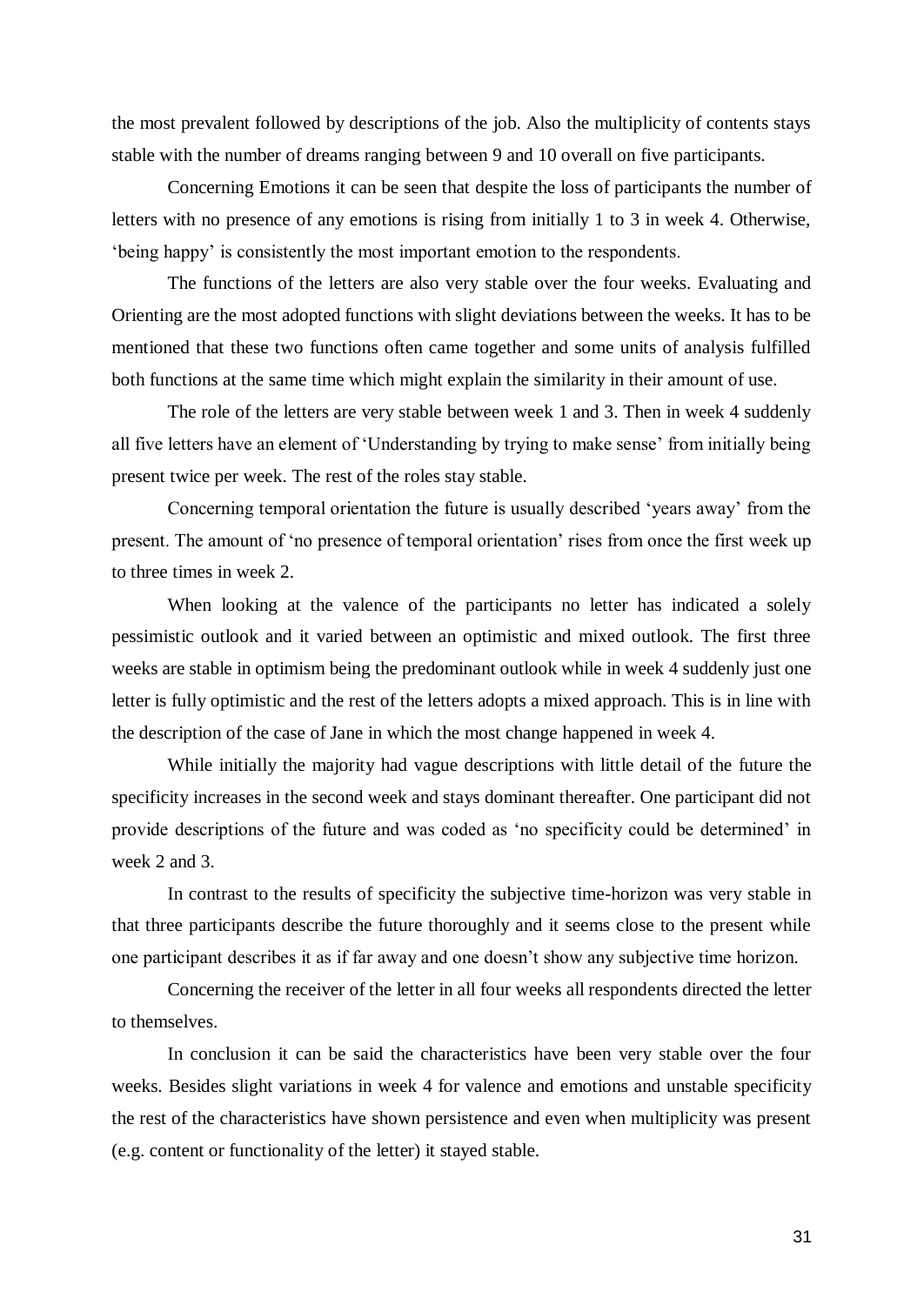#### **Conclusion and discussion**

In answer to the research question the futuring processes with all their characteristics are relatively stable for most participants. Even though the study started with nine participants only five finished the whole study and for those five the letters generally were stable in their characteristics (see table 2). Often one letter, mainly the last one, had a deviation from the previous three that usually were very similar. One could argue that the knowledge of writing the last letter gave a special motivation to 'dig deeper' into oneself or bring up an issue that wasn't mentioned before, in a new way.

The overall stability was both expected and unexpected due to the results of previous research. As discussed in the Introduction significant experiences such as change, which was one of the participation requirements, initiate change in possible selves to adapt to the new situation (Frazier & Hooker, 2006). That would mean that the participants of this study, all experiencing change, should have processes of adaptation and if you look into the individual cases such as Jane's you see exactly that: while there is some stability one letter resembles a changing perspective, a new-found stance. On the other hand futuring processes have the necessary function of providing continuity to support our individuality and some stability will always have to be expected (Frazier & Hooker, 2006). In addition to that, the study by Harding, Wyse and Morenoff (2016) have shown that narratives tend to stay stable even when faced with barriers such as prison reentry. The overall change that did occur can be explained by the fact that all of the participants were in a state of change.

The expression of emotions was rather underrepresented. In the first week there is some expression of emotions. By the last week more participants didn't include any expression of emotion than participants that did. This seems to contradict the finding that the most present dream was that of the Self in form of for example being happy. That is due to the descriptions provided of the wish usually were still very rational descriptions. This could be due to writing the letters online and in digital form. Additionally, there was little to no contact with the researcher, especially when writing the letters. That might have created a more rational approach. Besides that most of the participants knew the researcher personally and might have been biased to express emotions as the letters themselves already are personal and the inclusion of emotions could be too disclosing.

One participant has continually used the letters to purely evaluate the past and present situation without ever indulging in for example the description of the future or a description of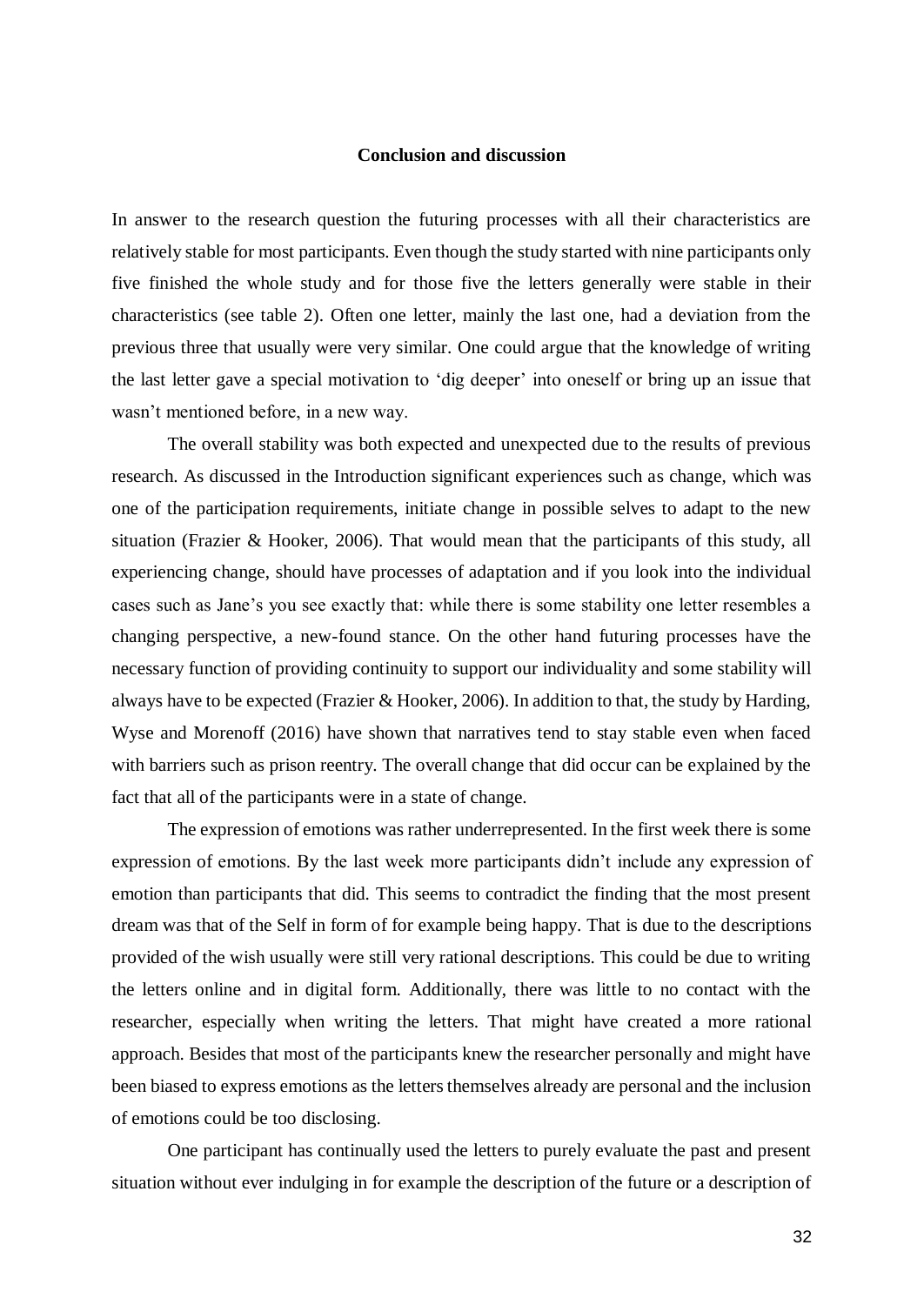how he arrived at the future, therefore not following the instructions given beforehand and during the writing of the letter. Also the analysis of the present and past was in a rather negative fashion, trying to stop present self from repeating certain behaviors. Concerning this problem Sools, Tromp and Mooren (2015) already have expressed the following concern: "Future research should focus on why and when participants (knowingly or not) divert from the instruction and how this is related to health and well-being". I can just emphasize the validity of this statement and that this is still relevant. Possible solutions would be to check the clarity of the instructions and how attentive participants read them and if necessary improve them. Additionally, to lower this problem a researcher should be present at the moment of writing the letter to answer questions or guide the participant into the process with tools such as a meditation for increased focus.

Further studies should take notice that some participants are not inclined to think about the future and it may lead to unpleasant feelings in the participants which leads to the common question whether futuring *should* be fostered and consciously worked with. Sools and Mooren (2012) have already stated that maybe not everyone is willing to optimize their ability to imagine the future along with the problem of enhancing people's ability, that already have excellent imaginatory abilities, leading to a form of escapism. Additionally, they claim, asking people to imagine the future already is an intervention itself in that it redirects thought towards the future and can take away the beauty of just letting the future unveil itself. That fits well with the uneasiness of one participant that couldn't continue. The participant expressed that after the first week everything has been said and he would feel uncomfortable to continue because he lacks any more imagination and would feel insecure and unhappy about continuing. Preliminary tests that assess the readiness and desire of engaging with the future could provide a necessary protection for individuals that might be negatively impacted by engaging in effortful futuring. Other informal conversations with a few of the participants showed that the majority expressed happiness and even thankfulness for participating in the study as it had "greatly benefited" them and they planned to continue to do it on their own. Other expressions used were "great insight into myself and my future" or "really great orientation". This relates to the double-nature of Letters from the Future as both a research and therapeutic method. Special attention should be given to the cases of participants feeling uneasy indicating that the therapeutic dimension of Letters from the Future isn't helpful (or really helpful but then needs to be controlled) to some individuals

The current findings do not support the study by Barreto & Frazier (2012) which presented the findings concerning future possible selves that young people would focus on jobs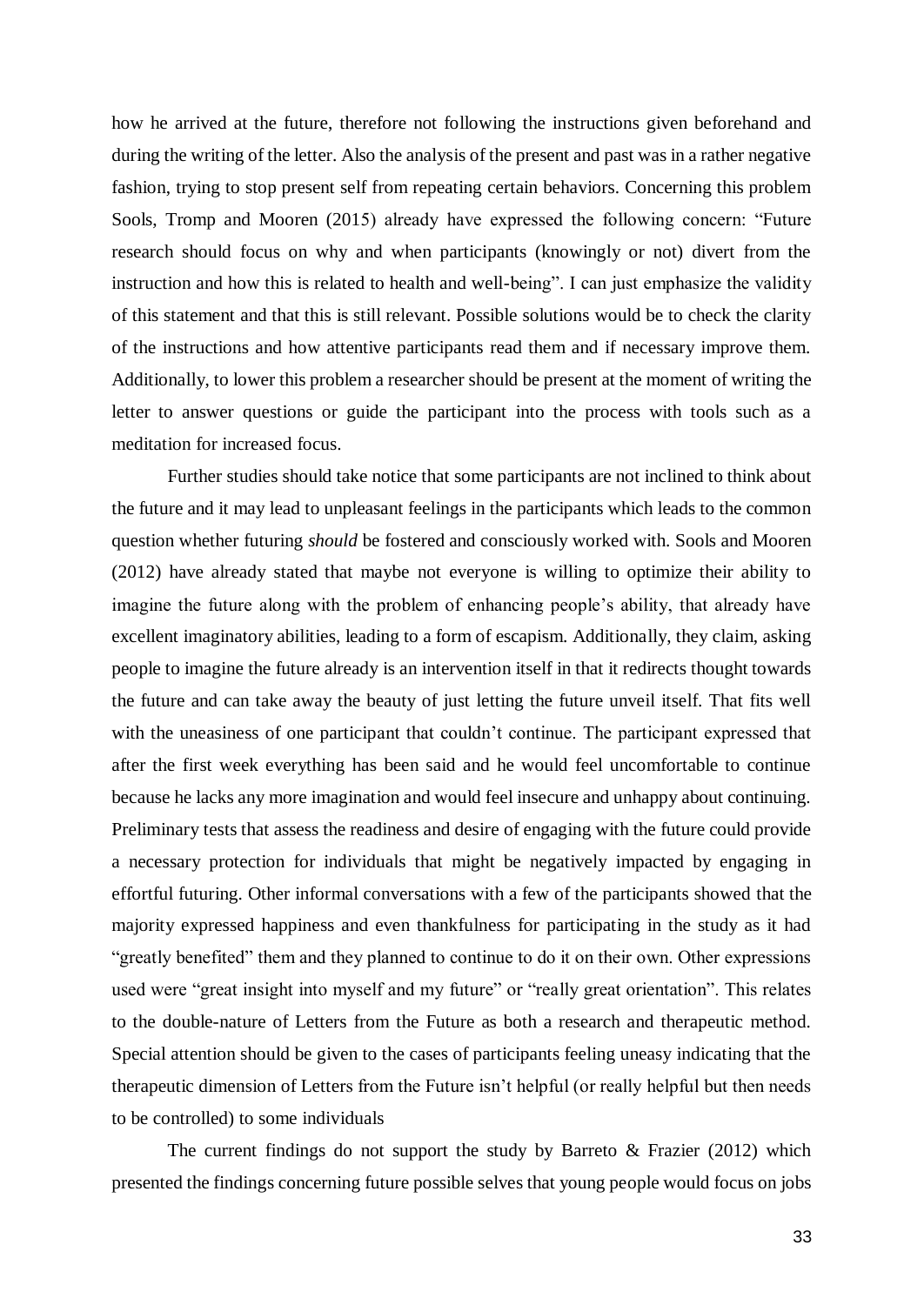and interpersonal relationships and old(er) people on health issues and independence, or in other words topics regarding the Self. The sample in this study is quite young with a mean of 24 and the older participants (38 and 42) focused more on the job than the young participants, who were very invested in achieving change in their Self. Here it should be stated that nevertheless young adults still are in processes of change which might impact the focus on achieving change in the Self.

Even though this study used a neutral approach concerning the directions and instructions given to the participants still change did occur (see Case Jane). Following it can be concluded that change does happen naturally. It is still unclear to what this change can be attributed, is it the repeated use of letters, is it the writer's personality or other, unknown factors? What can be said is that if Letters from the Future will be intended to use as an intervention of change it is known that participants are susceptible to change and with effort of changing closed to open stances significant change could be achieved, presumably. It has to be mentioned that the change that did occur can not yet be classified as either positive or negative because its implications in real life of the participants are not available to the researcher. Even though one could intuitively claim that the new-found understanding that the job shouldn't be the first priority in life is positive, it is not clear what the circumstances of the writer are and whether this change really benefits the person's well-being.

Finally, the first case about Markus showed great stability in the characteristics and therefore his future thought. Nevertheless, it was concluded that still he went through a process of change because the third and fourth letter, even though being about the same dream and with almost equal characteristics, the process as a whole is a specification and widening of perspective which is a change itself. It is another form of change compared to the characteristics and other methods of testing change will need to be included to gain a clearer picture and make a more valid statement of changing or stable future thought. Interviews and focus groups could supplement the information through coding greatly to create a holistic picture of each participant. Finally, being stable in the characteristics might be very positive for Markus' progress to the desired, future self. In his case the goal is clear, it is even specified and he already has an understanding of the matter. Keeping it closed and predictable might lead to greater motivation and focus than trying to stay open.

#### **Limitations of the study**

The first and most obvious limitation is the number of participants. Twelve participants initially were invited because it was expected that some would drop out and the goal was to have ten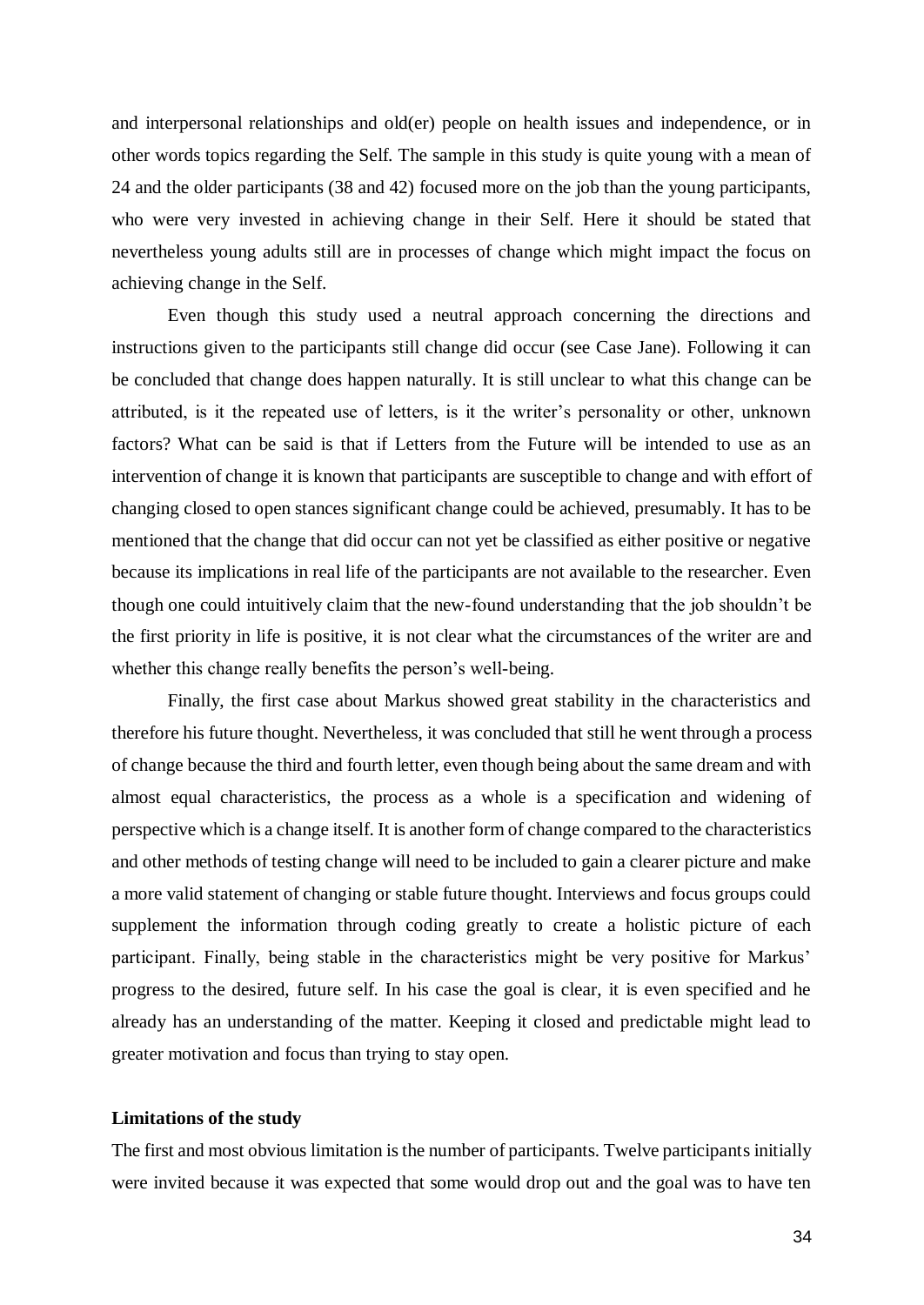participants in the end to get insight into a variety of participants. The final number is five participants and even those did not write the letters without giving them more time and regular reminders. At the end of week 1 only four participants had written the letter and then a change of strategy had to be put up. Regular reminders were sent out and some conversations with the participants I knew were initiated to ask what was going on and see if there were faults in the e-mail delivery system or if the instructions were unclear. It was found that two participants never received any e-mails and therefore couldn't participate. The resulting implication is that writing these letters is a time investment, you have to be in a peaceful state of mind to really indulge in the process and letting participants regularly write four letters as in this study is an investment that should have been rewarded in some form.This may lead to a higher response rate.

Some codes are more subjective than others. For example subjective time horizon has two dimensions: 'slowing down' and 'speeding up'. The assessment of that was very dependent on the feel the letter was giving and if to the reader the future was experientially close or far away to the present. Other codes that were more subjective than others were the function of the letter and the role of the letter. In both cases often a multiplicity of codes was present which showed that a clear-cut answer about the function or role of the letter was difficult to make. Therefore, it is recommended that future studies apply Interrater reliability to check for the subjectivity of codes and to make precise definitions of given codes.

Finally, the assessment of the letter with the characteristics didn't seem to fully represent the letter. As in the stable case of Markus, while the characteristics were very stable which would result in the conclusion that his narrative processes are very stable over time, the letters still showed change in form of specifying and widening his perspective. An approach to that was already mentioned in the Discussion, namely widening the methodology of assessing future thought by interviews or focus groups. Another option would be a code that in itself assesses the difference

#### **Final remarks**

To conclude, the characteristics depicted for this thesis between-participants was very stable but within-participants showed significant changes, especially the fourth letter in relation to the other three. The whole coding scheme wasn't able to reflect the letter as a whole (as in the stable case) which might be a reflection of the incompleteness of the coding scheme or an incomplete approach as a whole to truly reflect the future narrative process and other methods such as interviews should be added.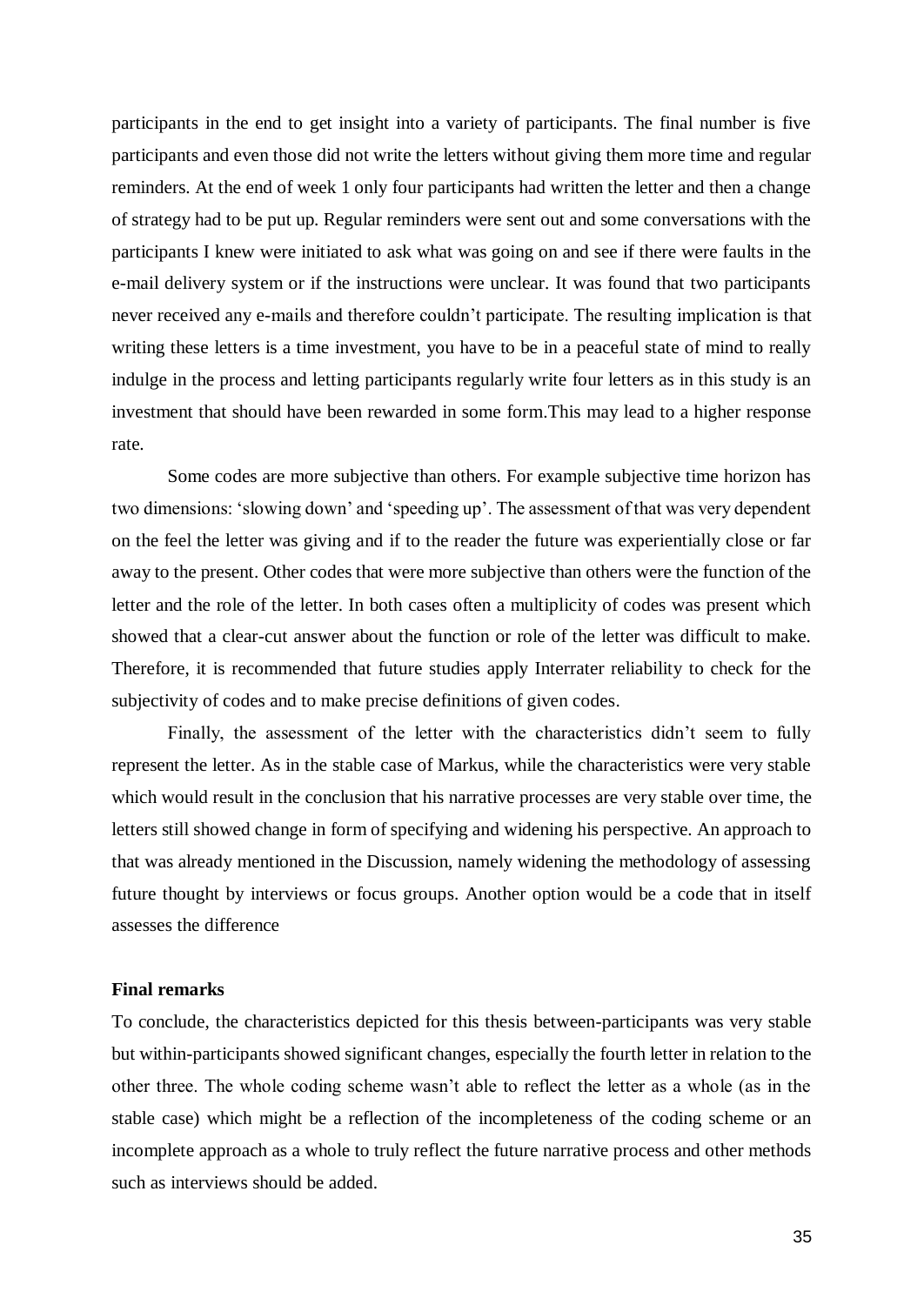This thesis has shown that narrative futuring is generally stable but some individuals are prone to change and presumably good effects even without intervening. How to use the method Letters from the Future to influence the stable individuals into a desirable changing state such as changing the sometimes unproductive and inhibiting closed stance towards the future into an open stance is still unclear but that there is potential. Participants really enjoy writing Letters from the Future and themselves describe it as 'helpful' and 'orienting' which adds to the idea that, with enough research, Letters from the Future can eventually be used as a therapeutic method.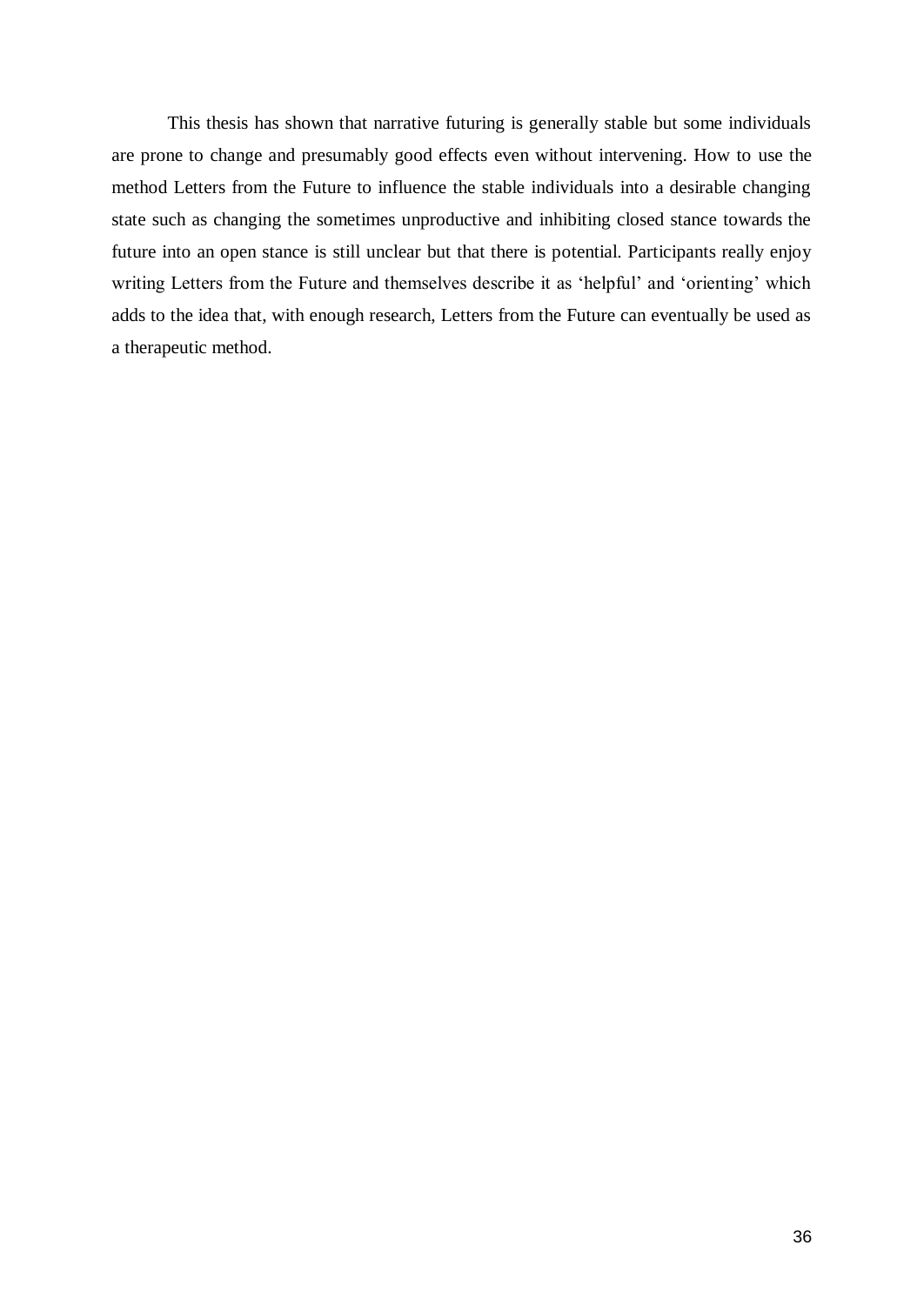#### **Reference List**

Barreto, M. L. (2012). Coping with life events through possible selves. *Journal of Applied Social Psychology,42*(7). doi:10.25148/etd.fi14050440

Bohlmeijer, Ernst T. 2007. De verhalen die we leven. Narratieve psychologie als methode.

[The stories we live by. Narrative psychology as method]. Amsterdam: Boom.

Crossley, M. L. (2000). *Introducing narrative psychology: Self, trauma and the construction of meaning*. Buckingham: Open Univ. Press.

Erikson, M. G. (2007). The Meaning of the Future: Toward a More Specific Definition of Possible Selves. *Review of General Psychology,11*(4), 348-358. doi:10.1037/1089-2680.11.4.348

Harding, D. J., Dobson, C. C., Wyse, J. J., & Morenoff, J. D. (2016). Narrative change,narrative stability, and structural constraint: The case of prisoner reentry narratives.*American Journal of Cultural Sociology,5*(1-2), 261-304.doi:10.1057/s41290-016-0004-8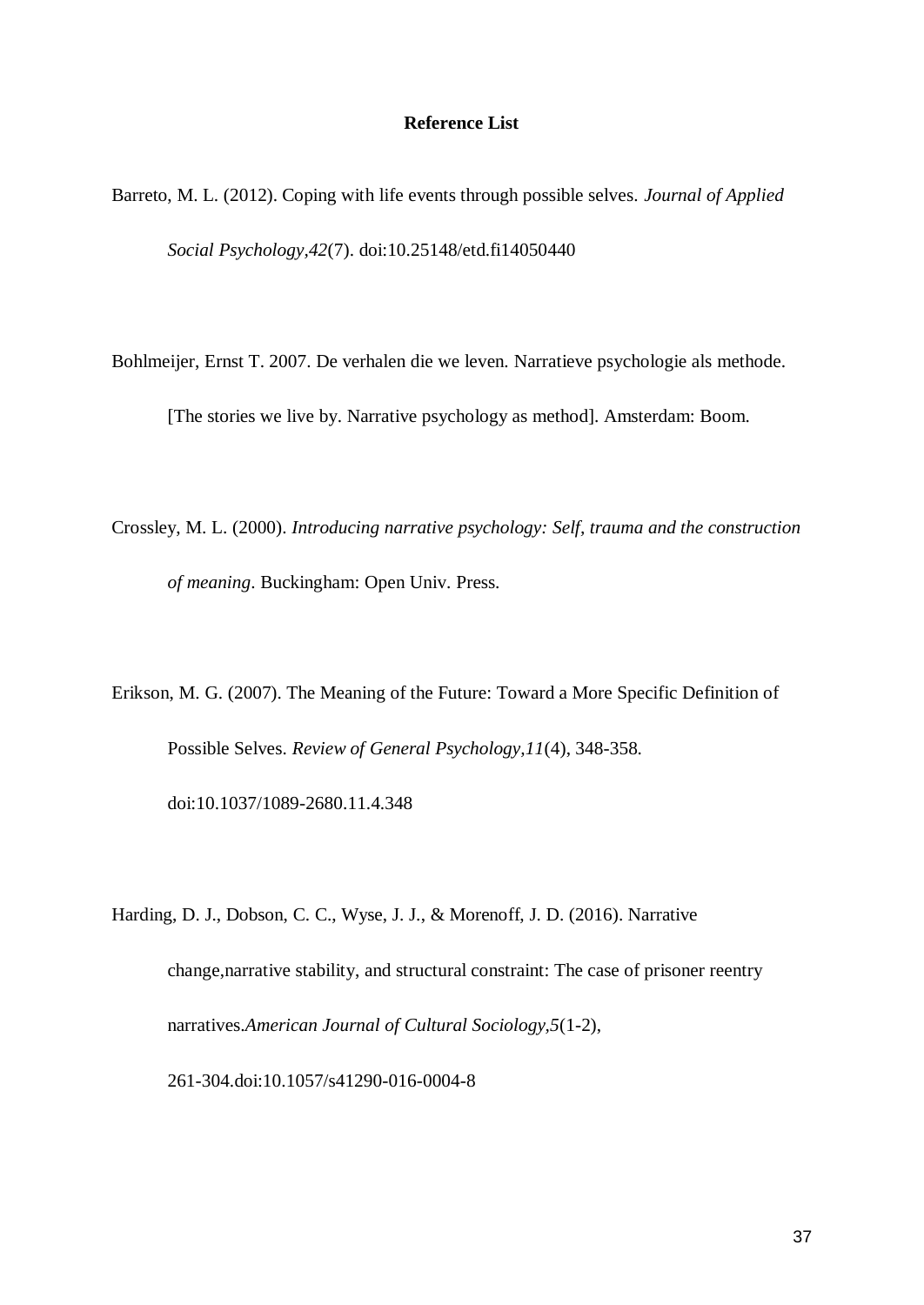- King, A. (2001). The health benefits of writing about life goals. Personality and Social Psychology Bulletin, 27(7), 798e807.
- Kress, V., Hinkle, M.G., & Protivnak, J.J. (2011). Letters from the Future: Suggestions for Using Letter Writings as a School Counselling Intervention. *Australian Journal of Guidance and Counselling.*

Maslow, A. H. (1968). *Toward a psychology of being*. Princeton, N. J.: D. Van Nostrand.

Meevissen, Y. M., Peters, M. L., & Alberts, H. J. (2011). Become more optimistic by imagining a best possible self: Effects of a two week intervention. *Journal of Behavior Therapy and Experimental Psychiatry,42*(3), 371-378. doi:10.1016/j.jbtep.2011.02.012

Oettingen, G., & Mayer, D. (2002). The motivating function of thinking about the future: Expectations versus fantasies. *Journal of Personality and Social Psychology,83*(5), 1198-1212. doi:10.1037//0022-3514.83.5.1198

- Pence, J. (2004). Narrative Emotion: Feeling, Form and Function. *Journal of Narrative Theory,34*(3), 273-276. doi:10.1353/jnt.2005.0005
- Peters, L. M., Flink, I. K., Boersma, K., & Linton, S. J. (2010). Manipulating optimism: can imagining a best possible self be used to increase positive future expectancies? The Journal of Positive Psychology, 5(3), 204e211.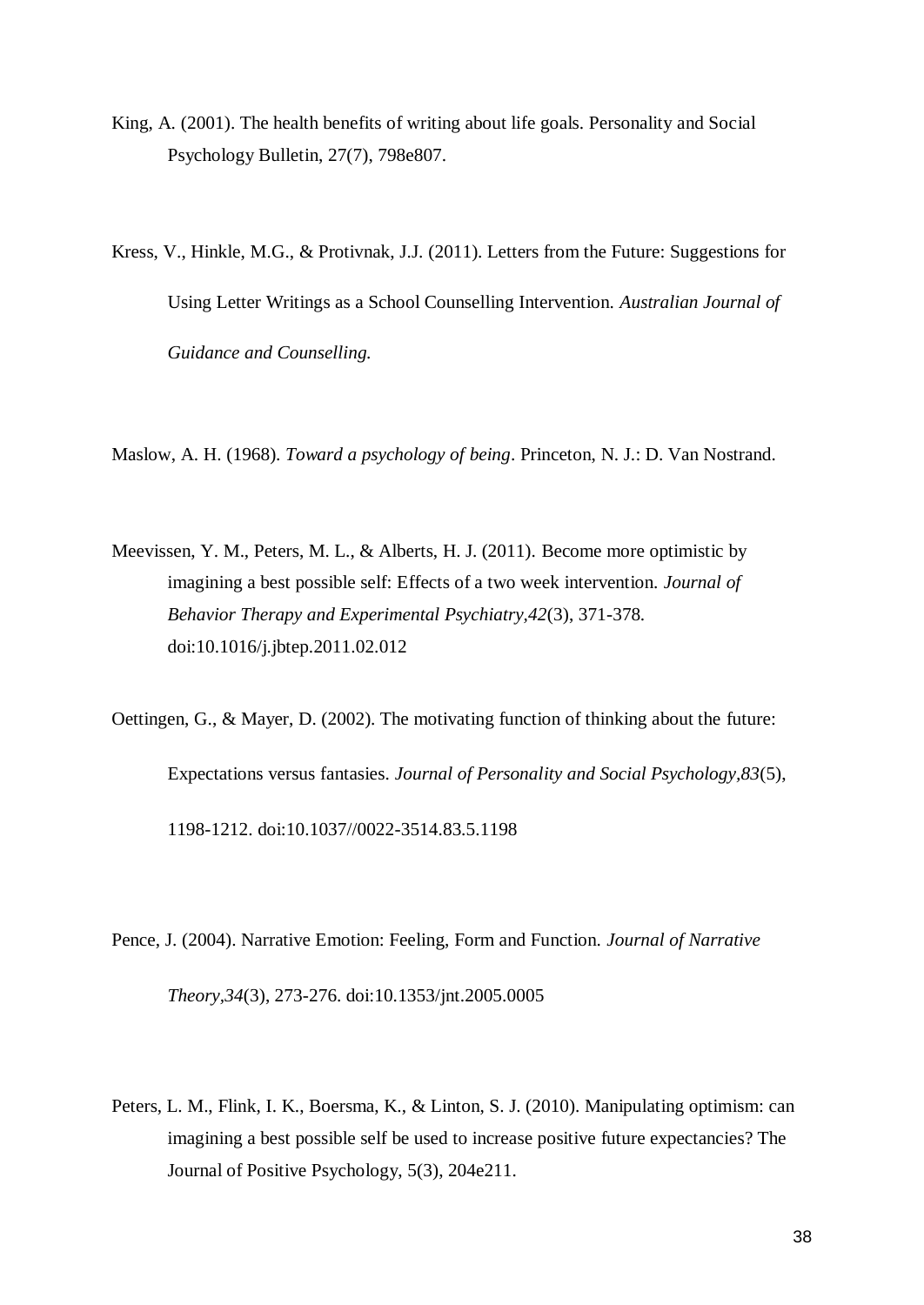- Sools, A. & Mooren, J.H. (2012) Towards narrative futuring in psychology. Becoming resilient by imagining the future. Graduate Journal of Social Science 9: 203-226.
- Sools, A., Trilivia, S., Fragkiadaki, E., Tzanakis, M., & Gkinopoulos, T. (2018). The Greek Referendum Vote of 2015 as a Paradoxical Communicative Practice: A Narrative, Future-Making Approach. *Political Psychology, 39*(5). doi: 10.1111/pops.12474
- Sools, Triliva, & Filippas. (2017). The Role of Desired Future Selves in the Creation of New Experience: The Case of Greek Unemployed Young Adults. *Style,51*(3), 318. doi:10.5325/style.51.3.0318
- Sools, A., Tromp, T., & Mooren, J.H. (2015). Mapping letters from the future: Exploring narrative processes of imagining the future. *Journal of Health Psychology.* Markus, H., & Nurius, P. (1986). Possible selves. *American Psychologist, 41,* 954–959.
- Suddendorf, T., & Corballis, M. C. (2007). The evolution of foresight: What is mental time travel, and is it unique to humans? *Behavioral and Brain Sciences,30*(3), 299-313. doi:10.1017/s0140525x07001975

Wambua, J. M., Wambua, C. W., & Kigwilu, P. C. (2017). Predicting Academic Achievement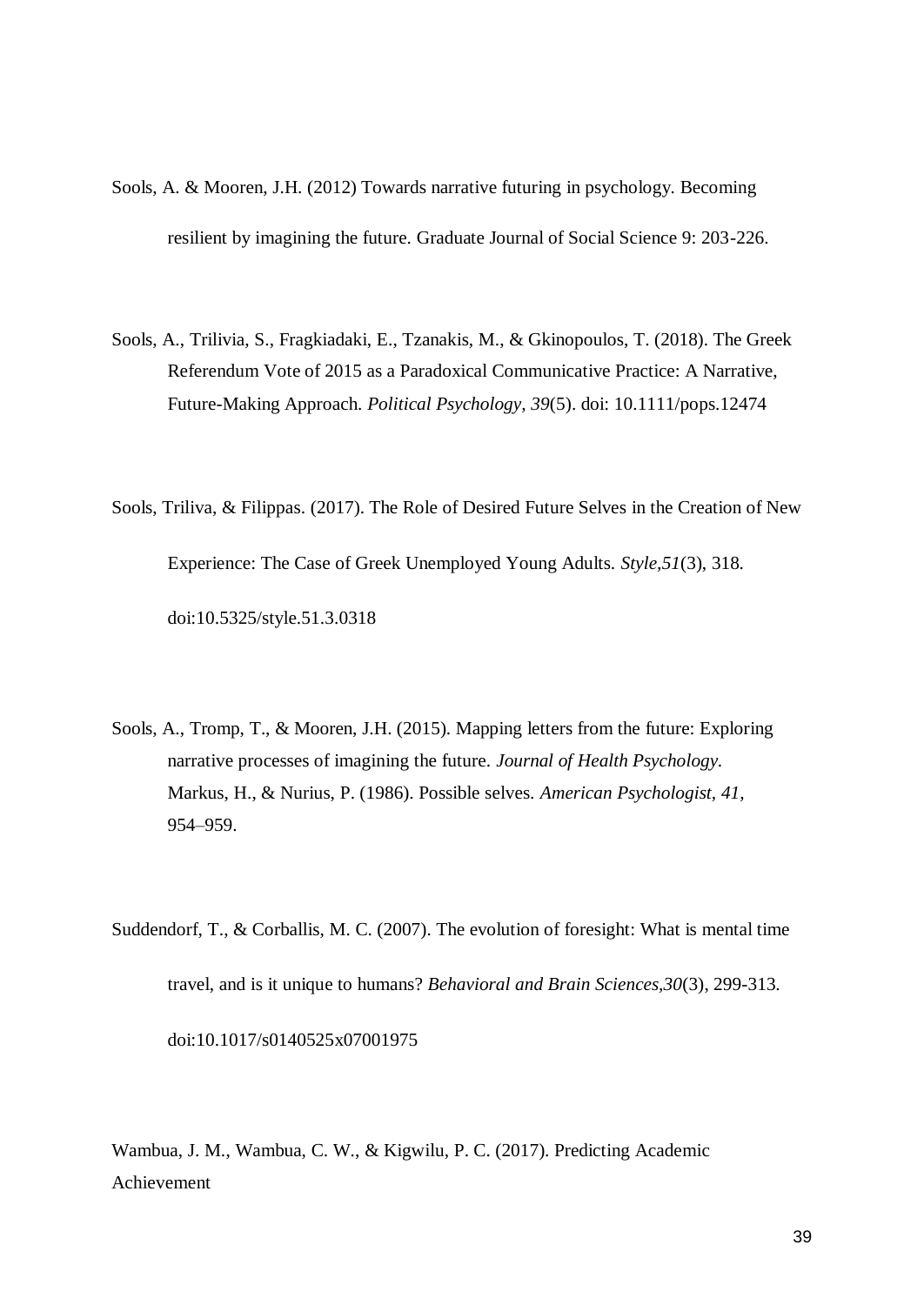Motivation: Possible Selves of Undergraduate Students in Selected Universities in

Kenya. *American Journal of Educational Research,5*(1).

doi:10.12691/education-5-1-7

# **Appendix**

# **Appendix A**

# **Box 1. Instructions for writing a letter from a desired future**

© Storylab, University of Twente, The Netherlands

The following suggestions are hints which give you an idea about what your own letter from the future might look like. Feel free to use these instructions as a basis for writing the letter your own way. Don't worry about spelling, sentence structure, or grammar but simply write anything that comes to your mind. Keep in mind that it is a letter that is written backwards from a desired future to the present, so you imagine a desired future situation as if already realized. Feel free to use your full imagination: Remember that it is about the future which has not occurred yet. Consider it an opportunity to think about possibilities that could happen.

# **Where and When?**

Imagine that you are travelling in a time machine. Imagine as vividly as possible where and when you are in the future.

When. How far into the future do you travel? This may be an hour, a day, a week, years, decades or even millennia later.

Where. Where you are travelling to and what does the environment looks like? (e.g. a place, a country; in space; at home or your garden; in the city or in nature; a crowded or a deserted place; a colorful or a dull place; a noisy or quiet place; etc.)

You may also think about what you look like yourself, what you are wearing, who else is present.

# **What?**